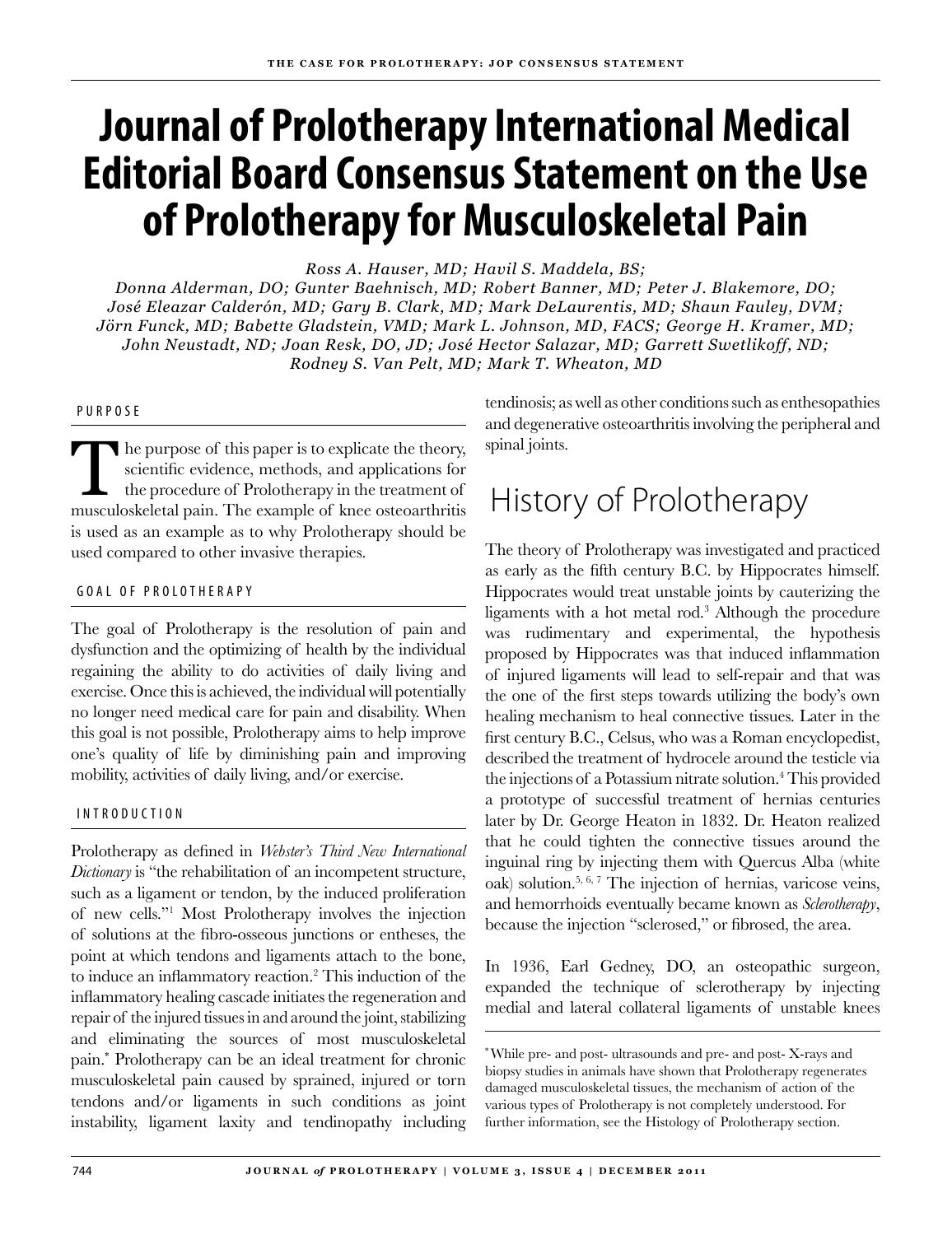with a solution known as Neoplasmoid. Dr. Gedney found these treatments successful and soon began to treat posterior sacroiliac ligaments with the same solution, also yielding good results.8 Dr. Gedney published results of this injection therapy to treat the ligamentous pathology involving the knee and lower back including the sacroiliac joint<sup>9</sup>; the annular ligaments of vertebral discs for degenerative disc disease<sup>10, 11</sup>; as well as papers on the use of this type of injection therapy for any hypermobile joint in the body.<sup>12, 13</sup> In 1953 the formation of the first medical organization dedicated to Prolotherapy, then known as sclerotherapy, was the American Osteopathic Association of Sclerotherapy, an affiliate of the American Osteopathic Association. That organization has changed names several times over the years, with its current name the American Osteopathic Association of Prolotherapy Integrative Pain Management and pending name change to the American Osteopathic Association of Prolotherapy Regenerative Medicine.

In 1937, a dentist and facial surgeon at the University of Illinois, Louis Schultz, MD started using Sylnasol (sodium psylliate), a five percent solution of fatty acid, to stabilize temporomandibular joints after he found that the solution could induce fibrogenesis of the injured tissues without causing adverse effects on non-involved tissues.<sup>14, 15</sup> In 1939, a trauma surgeon in Canton, Ohio, George S. Hackett, MD, expanded the concept of tendon pathology and ligament laxity to chronic musculoskeletal pain. He successfully treated various types of spinal conditions in the low back and neck with Sylnasol injections. He was the first to coin the term Prolotherapy. He eventually published a medical book entitled *Ligament and Tendon Relaxation Treated by Prolotherapy* in which he noted, "The treatment consists of the injection of a solution within the relaxed ligament and tendon which will stimulate the production of new fibrous tissue and bone cells that will strengthen the 'weld' of fibrous tissue and bone to stabilize the articulation and permanently eliminate the disability. To the treatment of proliferating new cells, I have applied the name *Prolotherapy* from the word 'proli-' (Latin) meaning offspring; 'proliferate'-to produce new cells in rapid succession."16 He published numerous papers over the next twenty-five years documenting the success rate of Prolotherapy in the elimination of chronic musculoskeletal pain including results on 1,800 patients with chronic low back and noted an 82% cure rate at 12 years after treatment of Prolotherapy.16-18 Dr. Hackett was also the first to describe in detail the pain referral patterns down the extremities from injured ligaments in the back and neck.<sup>19, 20</sup>

Dr. Hackett's main student and proponent of Prolotherapy was a Chicago surgeon by the name of Gustav A. Hemwall, MD, whom he met in 1955, at an American Medical Association meeting. Dr. Hemwall and Hackett promoted Prolotherapy at various medical meetings and this eventually led to the second medical society devoted to Prolotherapy called The Prolotherapy Association. Upon Dr. Hackett's death in 1969, Dr. Hemwall was the main proponent and teacher of Prolotherapy for the next 30 years, until his death in 1998 at the age of 90. The technique of Prolotherapy that they practiced and taught became known as the Hackett-Hemwall technique of Prolotherapy.<sup>21</sup> The Hackett Hemwall Foundation was set up in their honor to provide high-quality medical treatment to people around the world who would otherwise be unable to afford medical care. The Foundation also promotes research and training to health care professionals in Prolotherapy.<sup>22</sup> Dr. Hemwall eventually found that a simple solution of hypertonic dextrose could be effectively used as the proliferant in the Prolotherapy injections.<sup>21, 22</sup>

While Hackett-Hemwall Prolotherapy is given every three to six weeks to simulate the proliferative phase of healing in the inflammatory cascade, other techniques of Prolotherapy including the west coast and Lyftogt technique of Prolotherapy—give treatments up to every week. In more recent years, the solutions for Prolotherapy have expanded to autologous blood products including platelet rich plasma (PRP), and most recently, stem/stromal cells from either bone marrow or adipose (fat).<sup>23</sup> Experimentally cultured stem cells of both bone marrow and adipose have been used successfully to repair various defects including cartilage.<sup>24-28</sup> However FDA regulations prohibit the culture expansion or manipulation of cells in clinical use.29 Recent protocols have been developed for the use of direct bone marrow and adipose (fat) derived Stem Cell Prolotherapy which do not violate FDA guidelines.<sup>30, 31</sup> Typically, autologous stem cell solutions utilized for Prolotherapy are given monthly to every few months, as needed.\*

<sup>\*</sup> The aforementioned are just a few of the great names in Prolotherapy. To read more on these and other physicians including Thomas Dorman, MD, David Shuman, DO, Thomas Ravin, MD, K. Dean Reeves, MD, Paul Goodley, MD, Jeffrey Patterson, MD and others and their role in the history of Prolotherapy please see The History of Prolotherapy by Felix Linetsky, MD in *Prolo Your Sports Injuries Away!* [Oak Park, IL: Beulah Land Press; 2001:25-37.] and A History of the American College of Osteopathic Sclerotherapeutic Pain Management by Donna Alderman, DO in the *Journal of Prolotherapy* [2009;1(4):200-204.]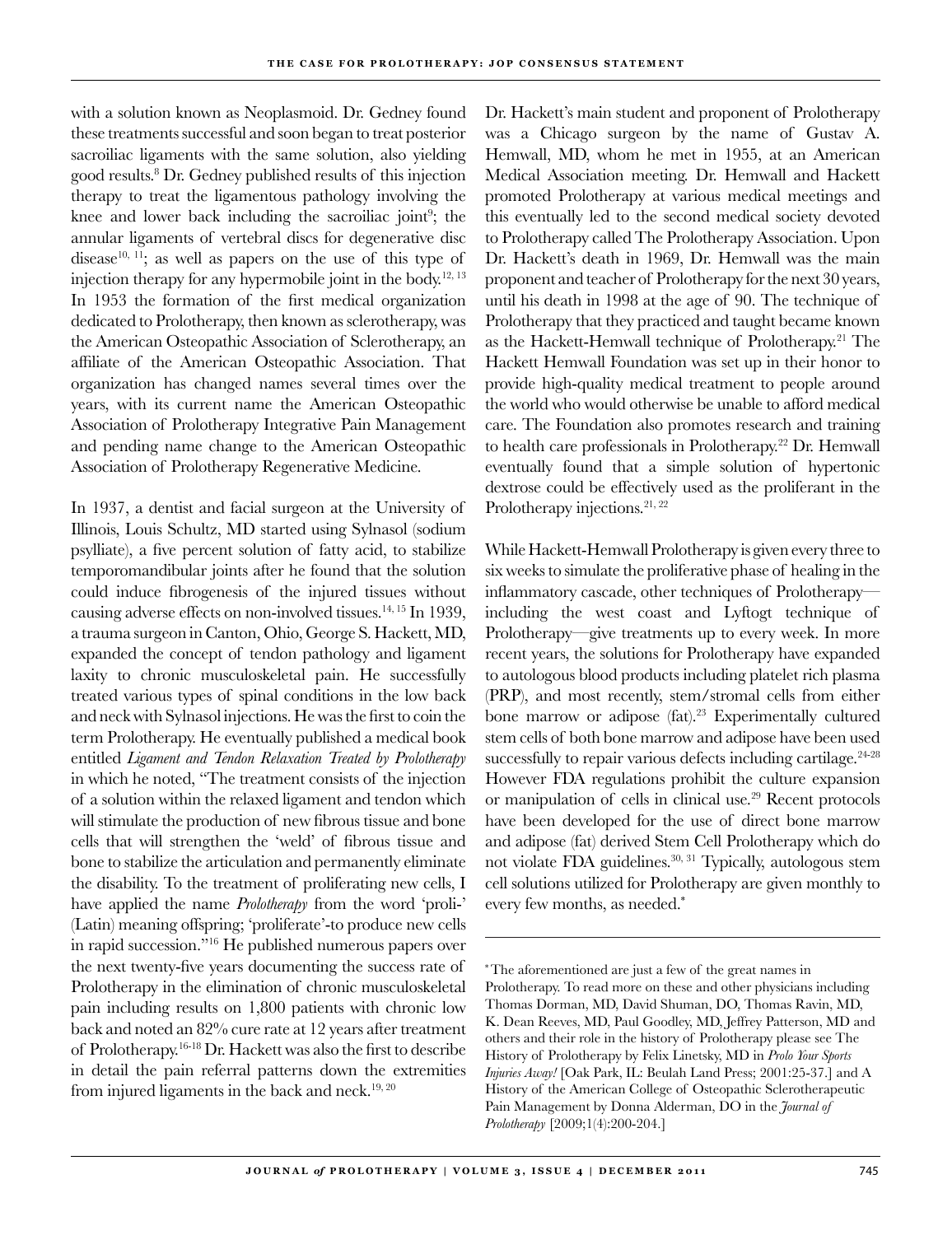## Epidemiology of Pain

The incidence of musculoskeletal pain is rising in epidemic proportions all across the globe. In the United States, nine to twenty percent of adults suffer from chronic musculoskeletal pain at any one time.32, 33 There are currently 15 million individuals who are limited from one daily activity by musculoskeletal pain, $34$  and that number is estimated to reach 67 million people by 2030.35 Additional studies have shown that nearly all chronic pain patients have a substantially reduced health-related quality of life,<sup>36</sup> with 42% unable to work due to pain and 63% unable to engage in routine activities of daily living.<sup>37</sup> The number of knee/hip replacements due to musculoskeletal injuries increased from 290,700 to 383,500 from 1997 to 2005,<sup>38</sup> and by 2030, the number of these surgical procedures is estimated to increase annually to 572,000 and 3.48 million respectively.39 The cost of medical care in treating musculoskeletal pain is astounding, costing Americans in 2004, \$849 billion or 7.7% of the gross national product. $40$ The anticipated medical costs are expected to double over the next fifteen years.<sup>41</sup>

Musculoskeletal pain can be caused by any type of trauma to the musculoskeletal system, including damage to bones, joints, muscles, tendons, ligaments, bursae, labrum, menisci or nerves. Damage to any of these musculoskeletal components can occur from an acute injury, gradual wear and tear of the tissue, or a combination of both of these factors. The most common cause for musculoskeletal pain, however, is ligament and tendon pathology. The American Academy of Orthopedic Surgeons calculated that ligament and tendon injuries account for 45% of all musculoskeletal injuries in the United States.<sup>42</sup> Due to the difficulty in detecting and diagnosing injuries caused by ligament and tendon pathology via MRI and X-ray, the percentage of musculoskeletal pain caused by ligament/tendon pathology is most likely much higher, especially in chronic pain cases. Ligaments and tendons are soft, collagenous tissues consisting of functional complexes of interdependent aggregations of collagen, elastin, glycoproteins, protein polysaccharides, water, and cells, with the major component of ligaments and tendons being collagen, water, and proteoglycans. Ligaments and tendons are the main connective tissue structures which stabilize and move joints. They often fail to heal completely,<sup>43</sup> because they constantly absorb the brunt force of physical activity, they have a poor blood supply,<sup>44, 45</sup> and the compression, resilience, and durability of articular cartilage decreases with age in correlation to the decrease

in water content of the human body, allowing more force to be transmitted to the joint soft tissue structures.<sup>46, 47</sup> Studies have shown that unresolved ligament tears and sprains can completely alter joint mechanics,<sup>48, 49</sup> while ligament laxity and its associated joint instability has been indicated to be the leading cause of spinal and joint degeneration.50-52 As stated by Dr. George Hackett, "A joint is only as strong as its weakest ligament."<sup>16</sup>

## Histology of Prolotherapy

Prolotherapy resolves painful injuries by several mechanisms. Through animal and human research, including biopsy and ultrasound analysis, Prolotherapy injections have been found to induce the repair of soft tissue structures, such as ligament and tendons. Prolotherapy strengthens ligaments and tendons $53, 54$  by inducing repair via the stimulation of growth factors via the inflammatory healing cascade.55-59 An increase of glucose concentration (dextrose) causes an increase in cell protein synthesis, DNA synthesis, cell volume, and proliferation.60-63 Prolotherapy utilizes the effects of dextrose concentration, as well as other proliferants to stimulate inflammation,<sup>64</sup> which in turn, stimulates ligament size and mass,  $65$  tendon hypertrophy,  $66-68$ extracellular matrix, 66-70 fibroblastic proliferation, 66, 68-70 increased ligament-bone junction strength and repair of articular cartilage defects.71, 72 The increase of extra-cellular glucose concentration from Prolotherapy injections causes cells to proliferate and produce platelet-derived growth factor,<sup>73</sup> transforming growth factor  $B$ ,<sup>74,75</sup> epidermal growth factor,<sup>76</sup> fibroblast growth factor,<sup>77</sup> insulin-like growth factor,<sup>78</sup> and connective tissue growth factor.<sup>79</sup> These growth factors are pertinent to the repair, health, and growth of tendons, ligaments, and other soft tissue.77-81 The injected dextrose has been shown to induce healing over a wide range of percent concentrations, protect injured cartilage<sup>71, 72, 82</sup> and cause biological effects by inflammatory and non-inflammatory mechanisms.66, 67, 71, 72, 82-84 Newer theories and techniques of Prolotherapy have provided additional explanations as to the mechanisms of healing by Prolotherapy, including the resolution of neurogenic inflammation.85, 86

## Types of Prolotherapy

All the various types of Prolotherapy seek to normalize the physiology in injured tissues toward regeneration and renewal. There are many types of Prolotherapy including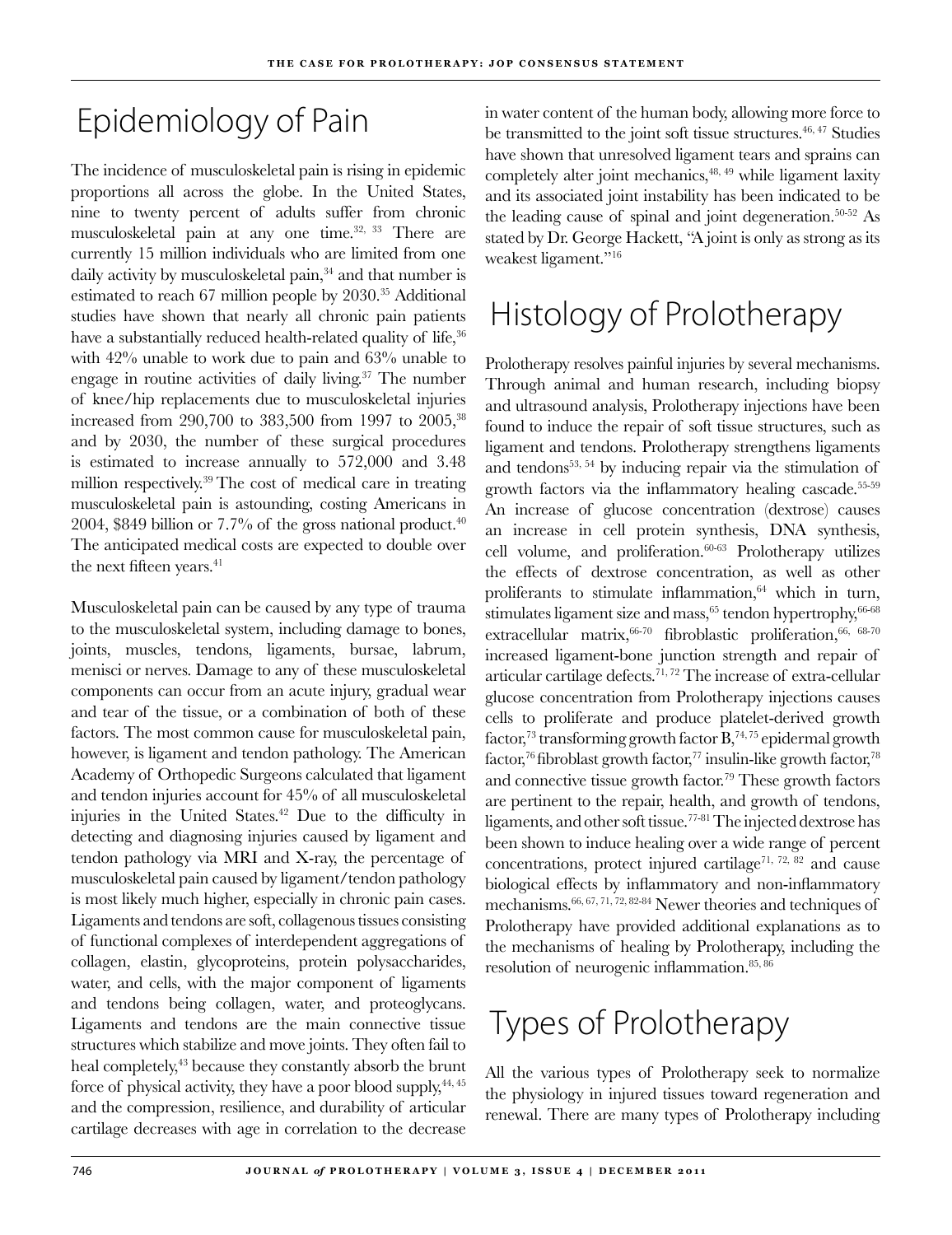Hackett-Hemwall, Subcutaneous, Platelet Rich Plasma, Prolozone™ and Stem Cell Prolotherapy using either bone marrow or adipose (fat) tissue.

#### HA C K E T T - H E M W A L L P R O L O T H E R A P Y ( D E X T R O S E )

Hackett-Hemwall Prolotherapy is a type of Prolotherapy that incorporates the teaching and techniques of George S. Hackett, MD and Gustav A. Hemwall, MD.<sup>87</sup> This technique typically utilizes an inflammatory concentration of hypertonic dextrose of 12.5 to  $25\%$ ,  $87,88$  The injections are given into and around the entire painful or injured area. The emphasis is on treating all tender areas and resolving joint instability by treating ligaments and other joint stabilizing structures. Most treatments are given every four to six weeks to allow time for growth of the new connective tissues. The average person requires three to six visits total.

#### S U B C U T A N E O U S P R O L O T H E R A P Y

Subcutaneous Prolotherapy (also called Neurofascial or Neural Prolotherapy) involves the injection of 5% dextrose into the subcutaneous tissues to induce healing. Research into the healing effects of this type of Prolotherapy originated by a family physician from New Zealand named John Lyftogt, MD.<sup>85</sup> The injections are given just underneath the skin at the location of sensitized peptidergic nerves. These nerves contain transient receptor potential vanilloid receptors (or capsaicin receptors) and are known as TRPV1 nerves. These nerves are sensitized because of trauma, injury or constriction and represent sites of neurogenic inflammation.85, 88-90 Neurogenic inflammation was first termed "inflammatory neuritis" by Dr. George Hackett in the 1950s.<sup>91-93</sup> Peptidergic sensory nerves are important because they maintain the health and renewal of joint structures, such as ligament and tendons. Injections of 5% dextrose at the sites of sensitized nerves can completely eliminate pain from neurogenic inflammation.<sup>86, 89</sup> The injections are typically given weekly for five to ten visits.

#### P R O L O Z O N E ™

Prolozone is a Prolotherapy technique that utilizes ozone gas, along with other therapeutic substances to stimulate healing and reduce pain in injured soft tissues and joints. The ozone gas is produced when oxygen is exposed to an electric spark via a corona discharge ozone generator. The concentration of ozone in the final gas mixture is between 1-3%.94 Therapeutic injections of ozone into soft tissue structures, such as muscles, tendons and ligaments as well as arthritic joints for the relief of pain has been utilized for decades in medical clinics around the world.<sup>95, 96</sup> Various case series have been published documenting the analgesic effect of ozone in osteoarthritis.97-100 Double-blind randomized-controlled studies have also documented the therapeutic effects of Prolozone in the treatment of low back pain with and without sciatica.101, 102 As a powerful oxidizing agent, ozone has been found to have a pro-inflammatory as well as an anti-inflammatory effect, depending on the concentration utilized. Its proposed mechanisms for tissue repair and regeneration include the stimulating of growth factor production and release.<sup>103-105</sup> Prolozone treatments are typically given weekly for three to 12 treatments, and can be utilized alongside traditional dextrose Prolotherapy.

#### PLATELET RICH PLASMA (PRP)

PRP involves the injection of concentrated platelets, which release growth factors to stimulate recovery in nonhealing soft tissue injuries.<sup>106, 107</sup> PRP contains platelets, wherein reside growth factors that are necessary for healing soft tissues, including platelet-derived growth factor, transforming growth factor and others, which exert their effects on fibroblasts and other immune cells causing their proliferation and thereby accelerating the regeneration of injured tissues.106, 108, 109 Activated platelets also secrete stromal cell derived factor 1 alpha (SDF-1a) which supports primary adhesion and migration of mesenchymal stem/ stromal cells.<sup>110</sup> The preparation consists of an autologous blood collection (blood from the patient), plasma separation (blood is centrifuged), and application of the plasma rich in growth factors (injecting the plasma into the area.)<sup>111</sup> PRP Prolotherapy is typically given every one to two months for one to six visits. High-density platelet rich plasma (HD-PRP) is defined as autologous blood with concentrations of platelets at equal or greater than four (4) times circulating baseline levels,<sup>112</sup> and which increases the important bioactive protein load (growth factors) in a direct correlative fashion.113 Cell ratios in average circulating whole blood contain only 6% platelets. In true high-density PRP preparations, the concentration achieved is 94%.<sup>114</sup> An average patient platelet count is 250,000 platelets/dl. Four times this is 1 million platelets/dl, which is considered the desired benchmark for "therapeutic PRP."<sup>115</sup>

#### STEM CELL PROLOTHERAPY

This term describes using autologous adult pluripotent mesenchymal stem cells (MSCs) from an individual's bone marrow or adipose (fat) tissue, as the "proliferating" solution.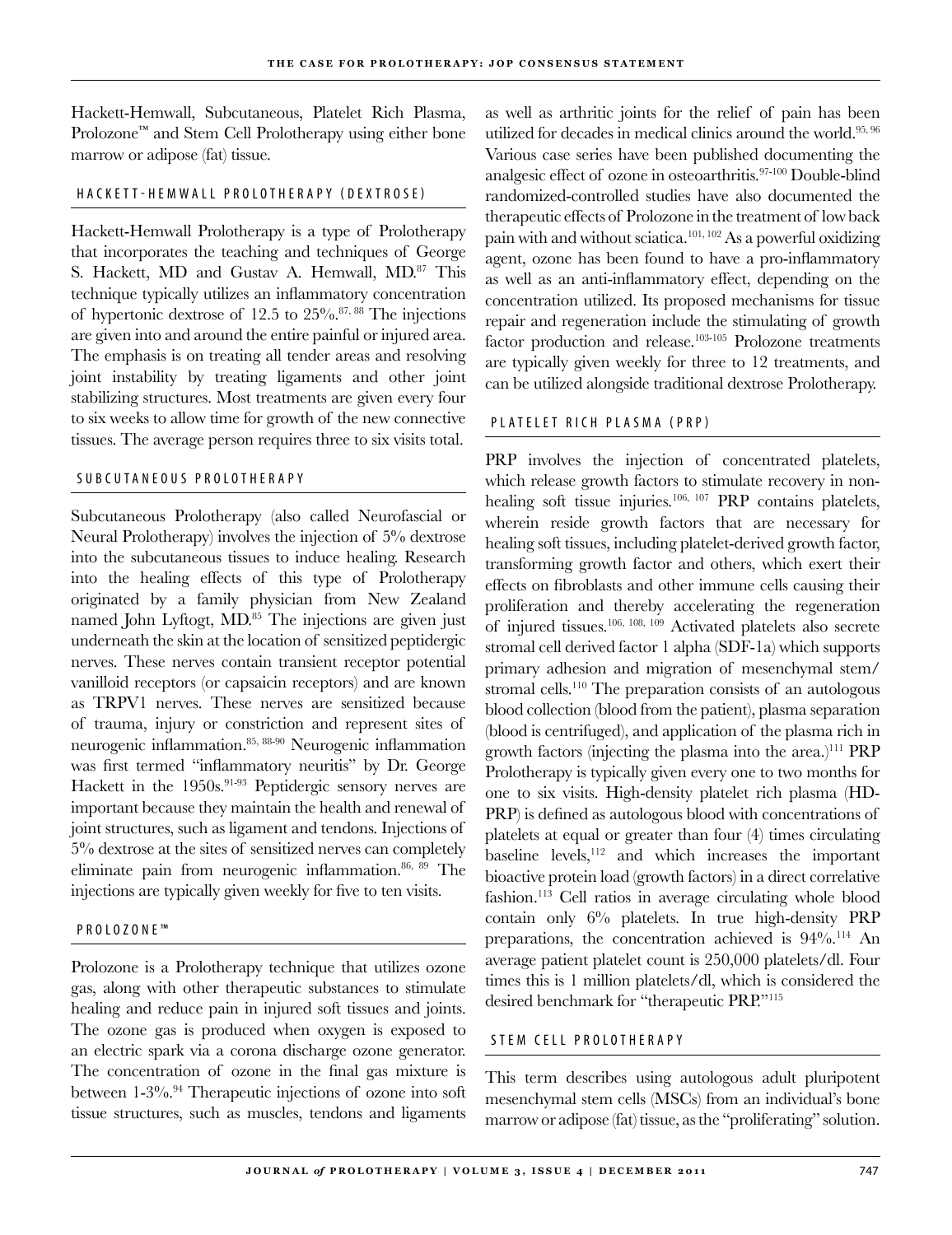An interesting observation made about MSCs is the ability to "home in" and help repair areas of tissue injury.116 Stem cell Prolotherapy is typically done for more advanced cases of joint degeneration, including osteochondral defects, or where dextrose Prolotherapy and/or PRP Prolotherapy have not resolved a problem. Sources for these cells are a person's own bone marrow or adipose (fat) tissue. With stem cell Prolotherapy a stem cell niche (microenvironment which favors healing) is moved from one tissue in which these niches are abundant (adipose or bone marrow) into one where they are scarce (a non-repairing connective tissue).<sup>117</sup> Stem cells are activated by specific cues within this localized environment to either self replicate or differentiate. From these niches, the tissues, and ultimately the body, can maintain function and replace cells that have been damaged or have died. The niche is a physiologically segregated area of the tissue wherein stem cells are restrained from commitment to extensive proliferation and differentiation and where the stem cells are housed throughout life.118, 119 Of particular interest is the observation in degenerative diseases, such as osteoarthritis, that an individual's adult stem cell frequency and potency may be depleted, with reduced proliferative capacity and ability to differentiate.<sup>120, 121</sup> It has been suggested that addition of these missing stem/stromal cell elements might help these degenerative conditions. Studies have demonstrated such improvement with adult stem cell therapy by the successful regeneration of osteoarthritic damage and articular cartilage defects.<sup>122, 123</sup> In 2003, Murphy et al. reported significant improvement in medial meniscus and cartilage regeneration with autologous stem cell therapy in an animal model. Not only was there evidence of marked regeneration of meniscal tissue, but the usual progressive destruction of articular cartilage, osteophytic remodeling and subchondral sclerosis commonly seen in osteoarthritic disease was reduced in MSC-treated joints compared with controls.<sup>124</sup> In 2008, Centeno et al. reported significant knee cartilage growth and symptom improvement in a human case report using culture expanded autologous MSCs from bone marrow.<sup>125</sup> In 2011, Albano and Alexander used autologous adipose cells as a living bioscaffold and stem cell source to repair a torn patellar tendon.<sup>126</sup> The number of treatments varies depending on condition and prior treatment regime, with clinical protocols in the recent medical literature.127, 128 Stem cell Prolotherapy is typically given every month to few months.\*

#### **Lipoaspirate Prolotherapy (ADSC)**

While bone marrow has historically been used as a source of MSCs, adipose (fat)-derived stem/stromal cells (AD-SCs) have been shown to have nearly identical fibroblastlike morphology and colonization (CFU-F), immune phenotype, successful rate of isolation, and differentiation capabilities.129-131 Autologous bone marrow stem cell volume is limited, but adipose tissue represents a large reservoir of stem cells. Research also supports as much as 500 to 1000 times as many mesenchymal and stromal vascular stem-like cells in adipose as compared to bone marrow.132-134 AD-SCs have been shown, in multiple studies, to improve wound healing and stimulate fibroblast proliferation, migration and collagen secretion, thereby increasing connective tissue tensile strength and healing. Multiple human and animal investigations have clearly demonstrated the in vitro ability of AD-SCs to differentiate into, and repair, musculoskeletal connective tissues including ligament, $135$  tendon, $136-138$ cartilage,<sup>139-141</sup> disc,<sup>142</sup> muscle,<sup>143-145</sup> nerve tissue,<sup>146-148</sup> bone, $149-151$  hematopoietic-supporting stroma, $152-154$  to actively participate in tissue homeostasis, regeneration, and wound healing.<sup>155-157</sup> Lipoaspirate Prolotherapy is typically given every four to six weeks.

#### **Bone Marrow Prolotherapy**

The primary current use of adult stem cells in orthopaedic therapies are those derived from the bone marrow. In orthopaedic therapies, bone repair and regeneration is driven by the implanted bone marrow MSCs (BMSCs) that either engraft directly into the bone or are recruited from the marrow to the bone.<sup>158-160</sup> Human studies have documented enhanced treatment outcomes for nonunion fractures, avascular necrosis (osteonecrosis) and spinal fusions with the utilization of BMSCs.161-164 The FDA has already approved the use of bone marrow stem cells for use in orthopaedics and many companies have products that help separate and thus concentrate the BMSCs from plasma and red blood cells. Centrifugation can concentrate BMSCs up to seven times the normal levels seen in whole marrow without losing cell viability, functionality and ability to osteogenically differentiate.<sup>158, 165-167</sup> Initial research found that using whole bone marrow increased fusion rates in nonunion fractures 28%, but with centrifuged marrow, healing increased to 70%.158 Others have documented the facilitation of healing with increased BMSC's counts.<sup>161-163</sup> Cell counts in the literature for concentrated marrow have ranged for 16.4 x  $10^6$  cells/ml to as high as 2.2 x  $10^9$  cells/ml in successful fusions or healings in orthopedic procedures.<sup>160, 161</sup> \*The various nomenclature for the specific types of heterogeneous cells Numerous publications have demonstrated the benefits of

in these injections includes stromal or undifferentiated stromal cells.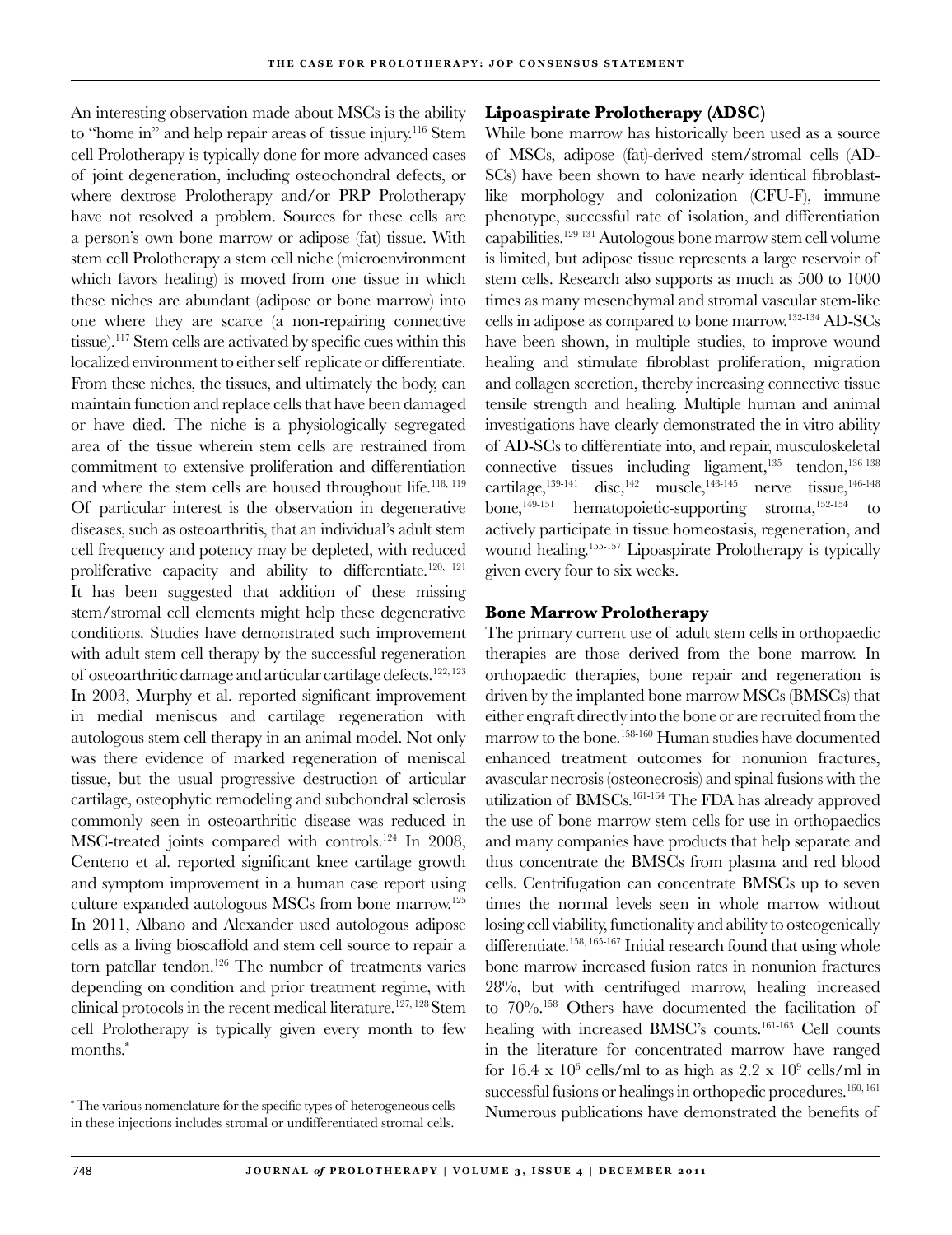concentrated bone marrow for the regeneration of various structures of the skeletal system including bone, cartilage, and connective tissues.168-176 With the exception of a few studies, bone marrow derived mesenchymal stem cells have an enhanced potential for chondrogenic differentiation as compared to adipose stem cells.177-182 Proponents of bone marrow-derived stem cells note the large number of human studies and the fact that bone marrow contains the necessary MSCs and growth factors that are needed for use in orthopedic medicine.<sup>183-187</sup> Typically bone marrow Prolotherapy is given every four to eight weeks.

#### COMMON SIGNS AND SYMPTOMS AS POSSIBLE INDICATIONS FOR PROLOTHERAPY:

- Laxity of a tested joint, especially compared to the non-• painful side
- Distinct tender points at the entheses where tendons or ligaments attach to the bones
- Chronic muscle spasms •
- Recurrent swelling or fullness in a joint •
- Popping, clicking, grinding, or catching sensations in joints
- Temporary benefit from chiropractic, osteopathic, or self-• manipulation that fails to resolve
- Recurrent joint subluxations or dislocations •
- Aching, burning or tingling pain or sensation that is referred into an upper or lower extremity

#### M U S C U L O S K E L E T A L IN D I C A T I O N S F O R P R O L O T H E R A P Y :

Prolotherapy is indicated for the following groups of conditions: degenerative arthritis including degenerative joint disease and spondylosis; enthesopathies; ligament injury, including ligament laxity and grade one and two tears; tendinopathy, including tendinosis and tendinitis, and grade one and two tears; joint instability from ligament, labrum or meniscus injury, including congenital conditions including joint hypermobility syndrome and Ehlers-Danlos syndrome; apophysitis and other apophyseal and growth plate injuries, including Osgood-Schlatter disease; other conditions including the pain from complex regional pain syndrome, myofascial pain syndrome, fibromyalgia, postsurgery pain syndrome, and patellofemoral pain syndrome; as well as to augment surgical procedures including ligament and tendon repair (typically grade 3 or complete tears) and fusions.

#### CONDITIONS SUCCESSFULLY TREATED BY PROLOTHERAPY:

#### **Degenerative Arthritis**

Prolotherapy is indicated for the following degenerative arthritis (osteoarthritis or osteoarthrosis) conditions:

- Degenerative joint disease involving all peripheral joints including the knees, hips and fingers<sup>188-203</sup>
- Degenerative spinal disease including spondylosis, spondylolisthesis and degenerative disc disease<sup>204-209</sup>
- Osteochondral defects<sup>210-215</sup>

#### **Joint Instability**

Prolotherapy is indicated for these ligamentous injuries and other conditions that can cause joint instability and pain:

- Ligament tears and injury<sup>216-220</sup>
- Labral tears and degeneration<sup>221</sup>
- Meniscus tears and degeneration<sup>222, 223</sup>
- Congenital conditions such as joint hypermobility syndrome and Ehlers-Danlos syndrome<sup>224</sup>

#### **Tendinopathy**

Prolotherapy is indicated for the following conditions involving tendons and the entheses:

- Tendinopathy<sup>225-231</sup>
- Tendinosis<sup>232-235</sup>
- Tendinitis<sup>236-240</sup>
- Grade one and two tears (partial tears)<sup>241-242</sup>
- Enthesopathies including osteitis pubis and medial tibial stress syndrome<sup>243-245</sup>
- Muscle origin pain and tears<sup>246-248</sup>

Prolotherapy in rare situations can be used for complete tendon tears such as when a patient is not a surgical candidate or has strong desires/reasons not to get surgery. Two case reports show repair of a complete tear/rupture, an Achilles tendon and anterior cruciate ligament tear.<sup>249, 250</sup>

#### OTHER MUSCULOSKELETAL CONDITIONS

Prolotherapy can be successfully used, along with other therapies for the following musculoskeletal conditions:

- Post-surgical Pain syndrome<sup>251, 252</sup>
- Myofascial Pain syndrome<sup>253-256</sup>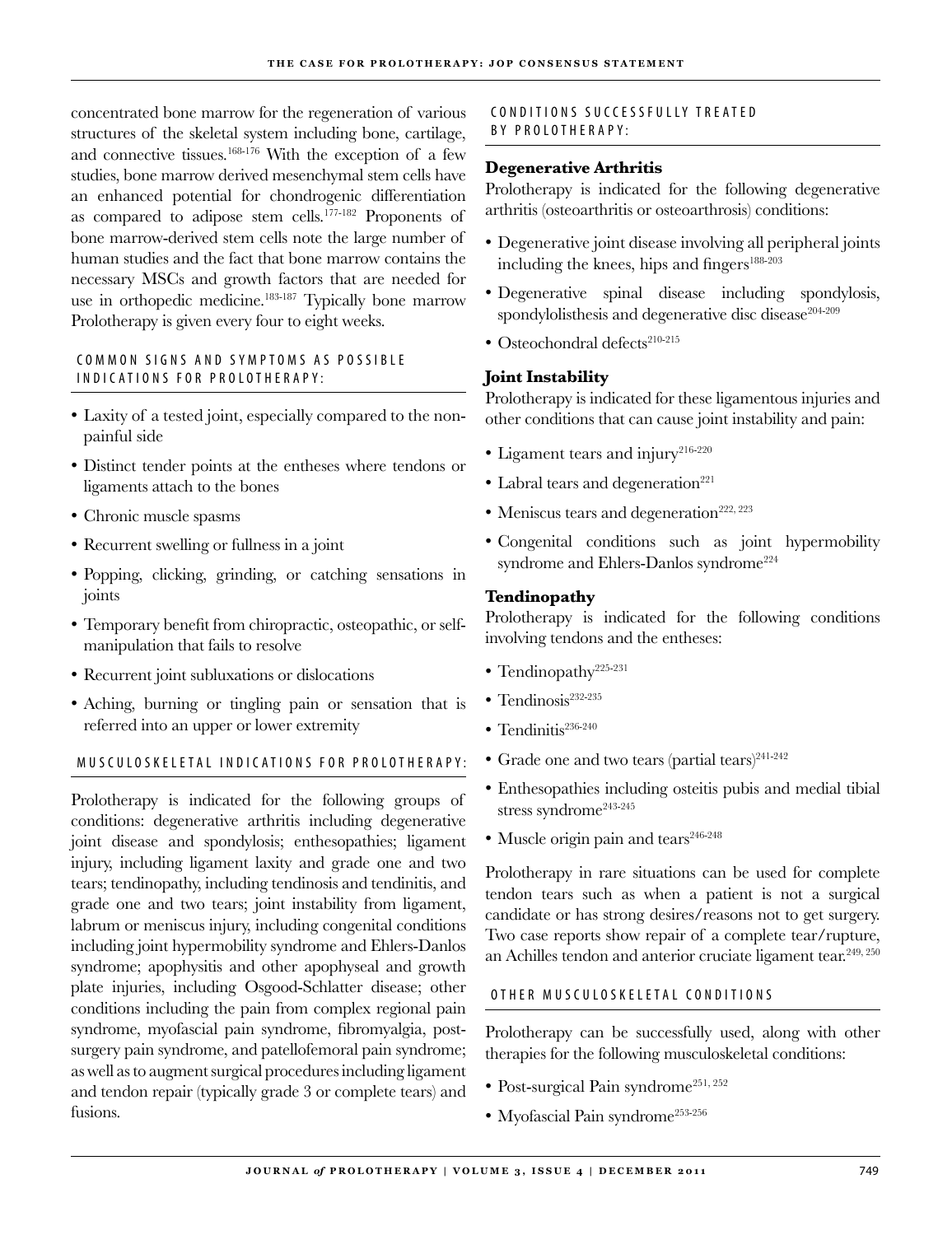- Fibromyalgia<sup>257</sup>
- Complex Regional Pain syndrome<sup>258</sup>
- Chronic headaches<sup>259-262</sup>
- Radiculopathy<sup>263, 264</sup>
- Autonomic symptoms, including Barré-Lieou syndrome<sup>265-</sup> 268
- Apophyseal growth plate injuries, including Osgood-• Schlatter disease<sup>87, 394</sup>
- $\bullet$  Other<sup>269-278</sup>

#### P R O L O T H E R A P Y A S A N A L T E R N A T I V E T R E A T M E N T

Prolotherapy is a viable alternative to pain medications including NSAIDs, physiotherapy, and/or cortisone (steroid) injection for the following conditions:

- Tendinitis or bursitis<sup>56, 64, 227</sup>
- Epicondylitis (epicondylosis)<sup>24, 234, 237</sup>
- Plantar fasciitis (fasciosis)<sup>64, 225, 233, 279</sup>
- Tendinopathy (tendinosis or other enthesopathy)<sup>52, 77, 83, 162,</sup> 163, 166
- Ligament injury (tear or laxity)<sup>9, 55, 116, 200, 202, 217</sup>
- Degenerative arthritis (degenerative joint and spinal disease)57, 93, 205, 206, 209, 277
- Neuritis $85, 86, 89, 92$
- Temporomandibular Joint syndrome<sup>14, 15, 197, 280</sup>
- Myofascial Pain syndrome<sup>64, 83-85, 230, 255, 281</sup>
- Fracture pain<sup>274, 278</sup>

Prolotherapy can be used as alternative to surgery for the following conditions:

- Degenerative arthritis (degenerative joint disease)<sup>93, 109, 188,</sup> 189, 194, 211, 212, 221, 222
- Degenerative spinal arthritis (spondylosis and degenerative disc disease)<sup>10, 11, 17, 277, 282, 283</sup>
- Tendon or ligament tear<sup>114, 241, 242, 284</sup>

#### PROLOTHERAPY TO ENHANCE SURGICAL OUTCOMES

Prolotherapy can be used to potentially enhance outcomes in the following surgical procedures:

• Tendon repairs<sup>114, 241, 285, 286, 287</sup>

- $\bullet$  Fusion<sup>288, 289</sup>
- Ligament repairs<sup>290-292</sup>
- Bone fractures and other lesions<sup>27, 28, 293, 294, 295</sup>
- Osteochondral defects<sup>25, 26, 28, 296-299</sup>

### Prolotherapy compared to traditional therapies – The example of knee osteoarthritis

Musculoskeletal diseases are extremely common and have important consequences to the individual and society. Musculoskeletal diseases according to the World Health Organization are one of the most significant causes of disability around the world. In regard to the burden due to musculoskeletal diseases, osteoarthritis (OA) represents over 50% of the absolute disability-adjusted-life years and this burden is rapidly growing in both the developed and developing world.300, 301

OA is the most common form of arthritis in the world.302 It is characterized pathologically by both focal loss of articular cartilage and marginal and central new bone formation. OA of the knee, the principal large joint affected, results in disabling knee symptoms in an estimated 10% of people older than 55 years, a quarter of whom are severely disabled.303 The risk of disability attributable to knee OA alone is as great as that due to cardiac disease and greater than that due to any other medical disorder in the elderly.<sup>304</sup> A recent World Health Organization report on the global burden of disease indicates that knee OA is likely to become the fourth most important global cause of disability in women and the eighth most important in men.305 The annual costs attributable to knee OA are immense.

Knee OA is associated with symptoms of pain and functional disability. Physical disability arising from pain and loss of functional capacity reduces quality of life and increases the risk of further morbidity. When attempts to reduce symptoms by exercise, lifestyle change, and non-steroidal anti-inflammatory drugs fail, more invasive therapies are sought. The current standard of care for unresponsive knee OA by the above methods includes injection of corticosteroids or hyaluronic acid (or its derivatives) into the joint. If these fail, then often arthroscopic or joint replacement procedures are recommended.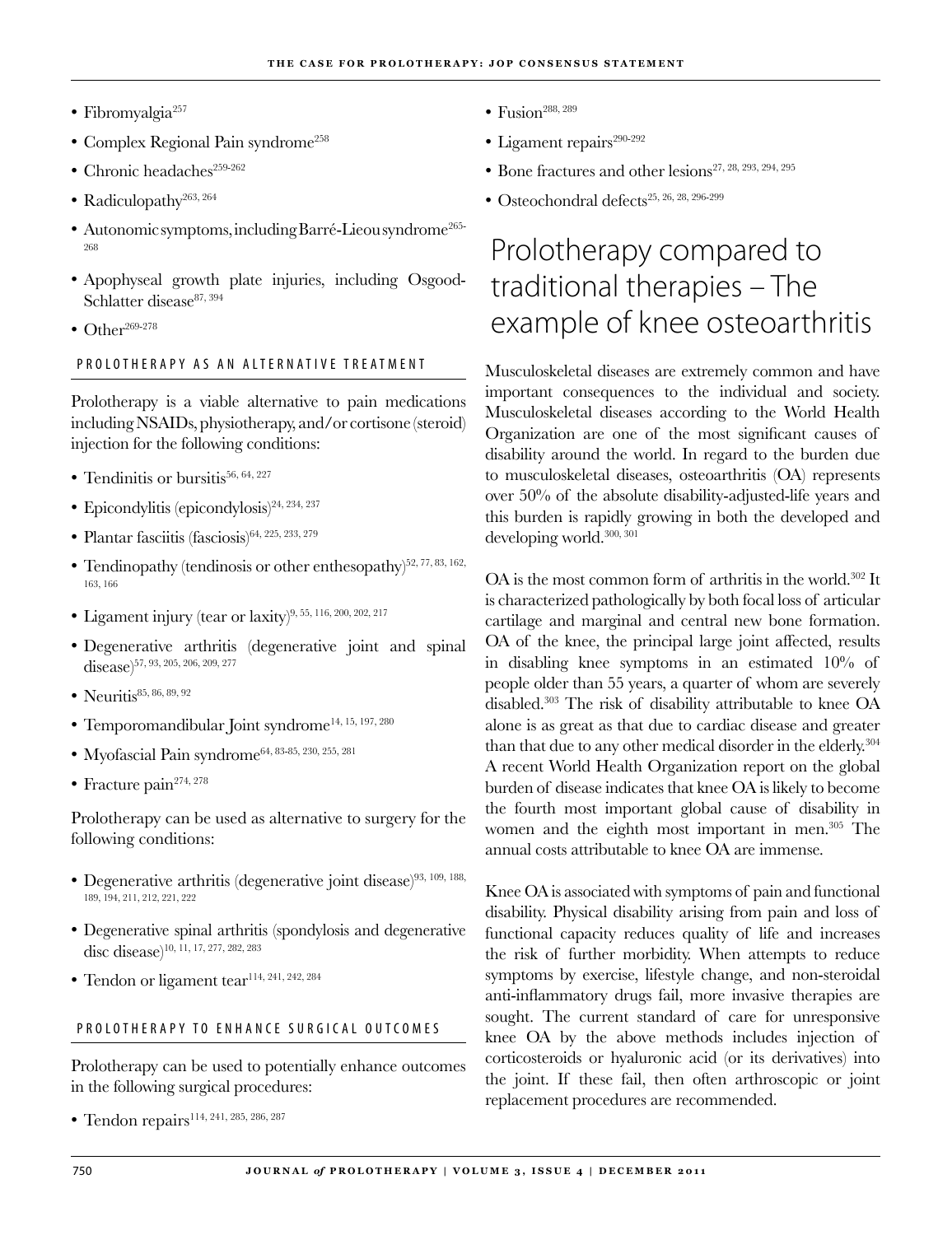#### INTRAARTICULAR CORTICOSTEROID TREATMENT FOR KNEE OSTEOARTHRITIS GIVES ONLY SHORT TERM PAIN RELIEF  $( $3$  WEEKS)$

The effects of intraarticular steroids in knee OA have been assessed in numerous studies. A recent Cochrane Database Systemic Review concluded that the short-term benefit of pain reduction with intraarticular corticosteroids in the treatment of knee OA is well established, however there is a lack of evidence that any benefit occurs after three weeks.<sup>306</sup> Others have confirmed that there is no evidence that intraarticular corticosteroids have any long lasting beneficial effects,307-309 while some authors note that intraarticular corticosteroids actually accelerate the arthritic process.310-313

#### HYALURONIC ACID CAN GIVE PAIN RELIEF FOR SEVERAL MONTHS, BUT NOT LONG TERM

The role of hyaluronic acid (HA and its derivatives) in pain reduction, functional improvement, and in disease modification has been assessed in over one hundred clinical trials.314, 315 The overall consensus by various systematic reviews is that although pain relief from HA may be obtained for several months, rather than several weeks as with steroid, this benefit may be offset by a course of three to five weekly injections with the logistical and cost issues that entails.316, 317 Another concern is that the amount of pain relief on a visual analogue scale (VAS) when overall results are tallied is actually quite small (less than 1 on a 0- 10 scale).<sup>318, 319</sup>

There is minimal to no evidence that HA injections have any disease modifying effects.<sup>320</sup> There is little evidence that one HA preparation has any distinct pain-relieving effect over another.321, 322 The U.S. government agency for healthcare research and quality in 2009 published a clinician's guide for effective health care noting that "viscosupplementation resulted in no meaningful improvement when used as a treatment for osteoarthritis of the knee."<sup>323</sup>

#### A R T H R O S C O P I C D E B R I D E M E N T O R J O I N T L A V A G E H A V E NO BENEFIT FOR KNEE OSTEOARTHRITIS

Arthroscopy is the most commonly performed type of orthopedic surgery, and the knee is by far the most common joint on which it is performed. Osteoarthritis of the knee being the main indication for the procedure.<sup>324</sup> Numerous</sup> clinical trials including multiple randomized controlled trials comparing arthrocopic debridement to sham surgery and joint lavage, found gold standard evidence that arthroscopic debridement has no benefit for undiscriminated knee osteoarthritis.325-327 Numerous scientific studies on joint lavage, likewise concluded that joint lavage does not result in a relevant benefit for patients with knee osteoarthritis in terms of pain relief or improvement of function.<sup>328-330</sup> One study published in the prestigious *New England Journal of Medicine* concluded, "This study provides strong evidence that arthroscopic lavage with or without debridement is not better than a placebo procedure in improving knee pain and function. Indeed, at some points during follow-up objective function was significantly worse in the debridement group then in the placebo…the billions of dollars spent on such procedures annually might be put to better use."326 The U.S. government agency for healthcare research and quality, as well as the American College of Rheumatology and the American Academy of Orthopedic Surgeons have come out against arthroscopic debridement or joint lavage for knee osteoarthritis. All of them noting that there is no evidence that arthroscopic debridement and joint lavage cures or arrests knee osteoarthritis and does not improve joint function or pain.331-334

#### A R T H R O S C O P I C C H O N D R O P L A S T Y H A S N O L O N G T E R M EVIDENCE FOR MECHANICAL KNEE SYMPTOMS

Arthroscopic chondroplasty with or without meniscectomy is a common treatment for mechanical knee symptoms including locking, giving way or catching. The term chondroplasty is used for mechanical or thermal reshaping of uneven articular cartilage. The aim is to debride loose chondral flaps and fibrillated articular cartilage to a smoother surface. Meniscectomy is the surgical removal of all or part of a torn meniscus. Both chondroplasty and meniscectomy involve the removal of knee cartilage or fibrocartilage (menisci) in an attempt to decrease the symptoms caused from impinging osteophytes, articular cartilage and meniscal tears and flaps. Patients who have early-stage degenerative disease and mechanical symptoms of relatively short duration do better with arthroscopic chondroplasty than those who have undergone previous arthroscopy, advanced disease, and chronic, persistent pain. However, no evidence indicates that arthroscopic procedures can predictably serve as a long-term option in the management of the arthritic knee with mechanical symptoms.<sup>335-339</sup> Multiple articles have confirmed that significant rates of cartilage loss are seen in patients post-partial or complete meniscectomy compared to healthy controls.<sup>340, 341</sup> Long-term results following these procedures reveal a high incidence of poor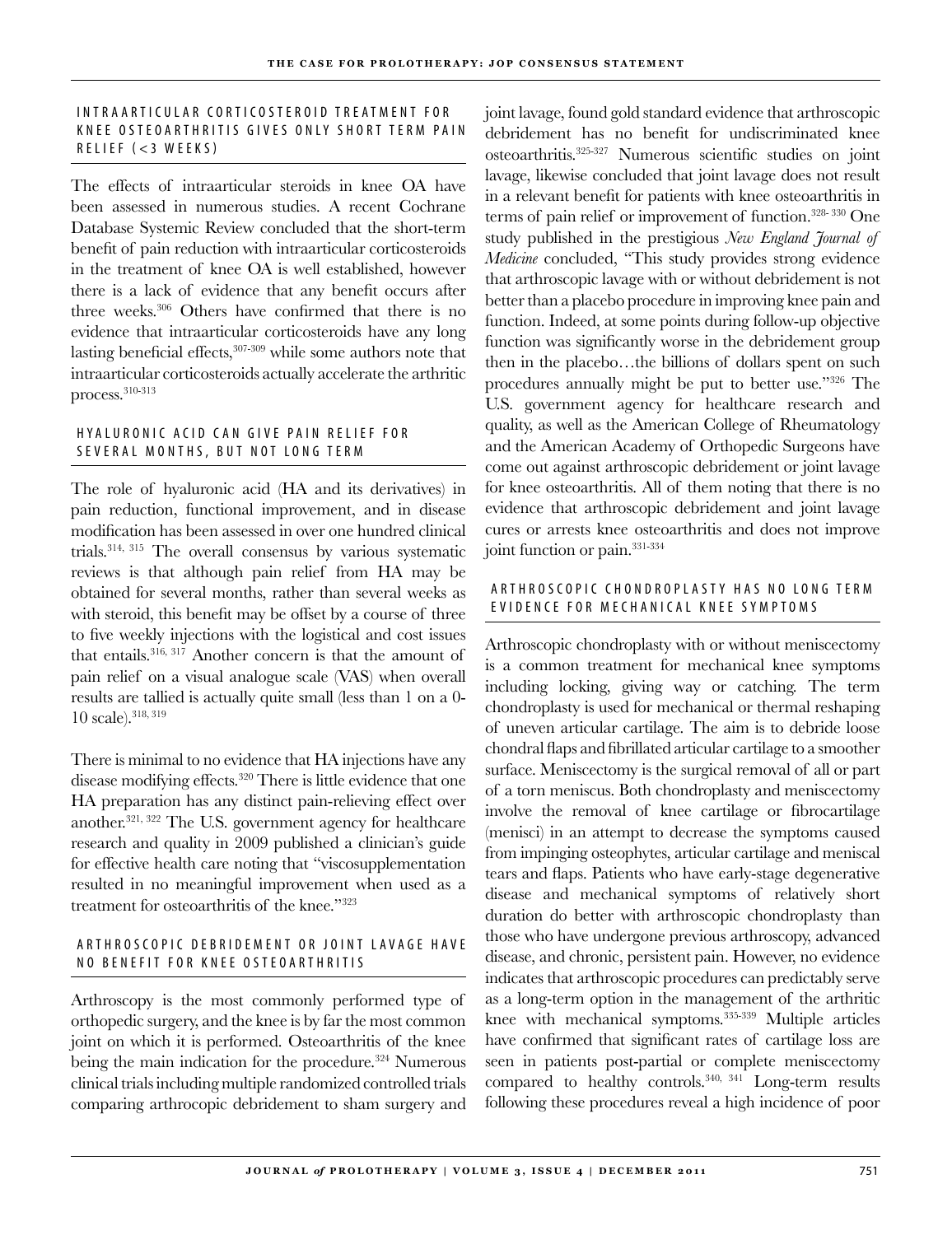results, degenerative arthritis and ligament laxity.342, 343 Multiple studies have confirmed that the removal of meniscus tissue from the knee increases joint pressure and instability, leading to an acceleration of the degeneration process.344-350

#### KNEE REPLACEMENT SURGERY (ARTHROPLASTY) IMPROVES LONG TERM OUALITY OF LIFE

Total joint replacement is the most common treatment for advanced osteoarthritis of the knee, with the primary goal of the procedure to improve the patient's quality of life. Many scientific studies and systematic reviews have found that total knee arthroplasties, including minimally invasive techniques, were found to be quite effective in terms of long-term improvement in health-related quality-of-life dimensions including pain relief and activities of daily living.351-357

#### P ROLOTHERAPY IN THE TREATMENT AND PREVENTION OF KNEE OSTEOARTHRITIS

Scientific evidence is available that Prolotherapy should be utilized in the treatment of knee osteoarthritis. Currently there are no standard treatment options which have been able to arrest the development of osteoarthritis. Progression of joint degeneration often eventually leads to joint replacement. While there are many risk factors for joint degeneration, it is well accepted that the major cause of knee osteoarthritis is ligament dysfunction, especially to the anterior cruciate ligament.<sup>358-364</sup> Being that ligament injury, excess laxity, joint hypermobility, and clinical instability are known to be major causes of osteoarthritis, any treatment which can address restoration of ligament function would help reduce the incidence, pain, and dysfunction of osteoarthritis, as well as the need for total joint replacements.

Prolotherapy promotes ligament repair by causing a thickening and tightening of ligaments, as well as the ligament-bone interface (fibro-osseous junction).365-369 This includes stimulating the repair of the anterior cruciate ligament resulting in increased knee stability.370-372 Two randomized, prospective, placebo-controlled, double-blind clinical trials of dextrose Prolotherapy revealed a statistically significant benefit from the Prolotherapy injections over control. Prolotherapy improved patients' quality of life including statistically significant improvement of pain, as well as other quality of life measures including ability to walk and knee instability complaints.373, 374 Case series in animals and humans have documented improved radiographs and articular cartilage regeneration with Prolotherapy.375-380 Other studies using Prolotherapy have confirmed that Prolotherapy reduces the need for knee surgeries including meniscectomy and total joint replacement.<sup>381-383</sup>

#### SUMMARY OF PROLOTHERAPY VERSUS OTHER COMMON INVASIVE PROCEDURES FOR KNEE OSTEOARTHRITIS

Scientific evidence is available that Prolotherapy should be utilized in the treatment of knee osteoarthritis. Osteoarthritis outnumbers all other forms of arthritis combined; the knee being the most commonly involved joint. Knee OA is associated with symptoms of pain and functional disability. Physical disability arising from pain and loss of functional capacity reduces quality of life and increases the risk of further morbidity. When attempts to reduce symptoms by exercise, lifestyle change, and non-steroidal antiinflammatory drugs fail, more invasive therapies are sought. The current standard of care for unresponsive knee OA by the above methods includes injection of corticosteroids or hyaluronic acid (viscosupplementation) into the joint. If these fail, then often arthroscopic procedures or total joint replacements are recommended.

No common standard therapies used arrest or reverse knee degenerative arthritis. Intraarticular corticosteroids and/or hyaluronic acid (viscosupplementation) have been shown to provide only temporary (less than three months or shorter) pain relief. Long-term benefit with these therapies has not been shown. Only total joint replacement has been found to provide long-term pain relief. Arthroscopic knee surgery with or without joint lavage has been found to be no better than sham (placebo) procedures and is no longer recommended for routine knee osteoarthritis. Arthroscopy with chondroplasty or meniscectomy can reduce symptoms such as knee locking and instability, but long-term, accelerates the degenerative process in the knee.

By promoting ligament repair, Prolotherapy addresses the major causes of osteoarthritis including ligament injury, excess laxity, joint hypermobility and clinical instability. Studies in Prolotherapy have documented anterior cruciate ligament repair, knee joint stabilization, improvement of radiographic studies, and improved quality of life for patients with knee osteoarthritis. Two randomized, prospective, placebo-controlled, double-blind clinical trials of dextrose Prolotherapy revealed a statistically significant benefit from the Prolotherapy injections over control. Prolotherapy improved patients' quality of life including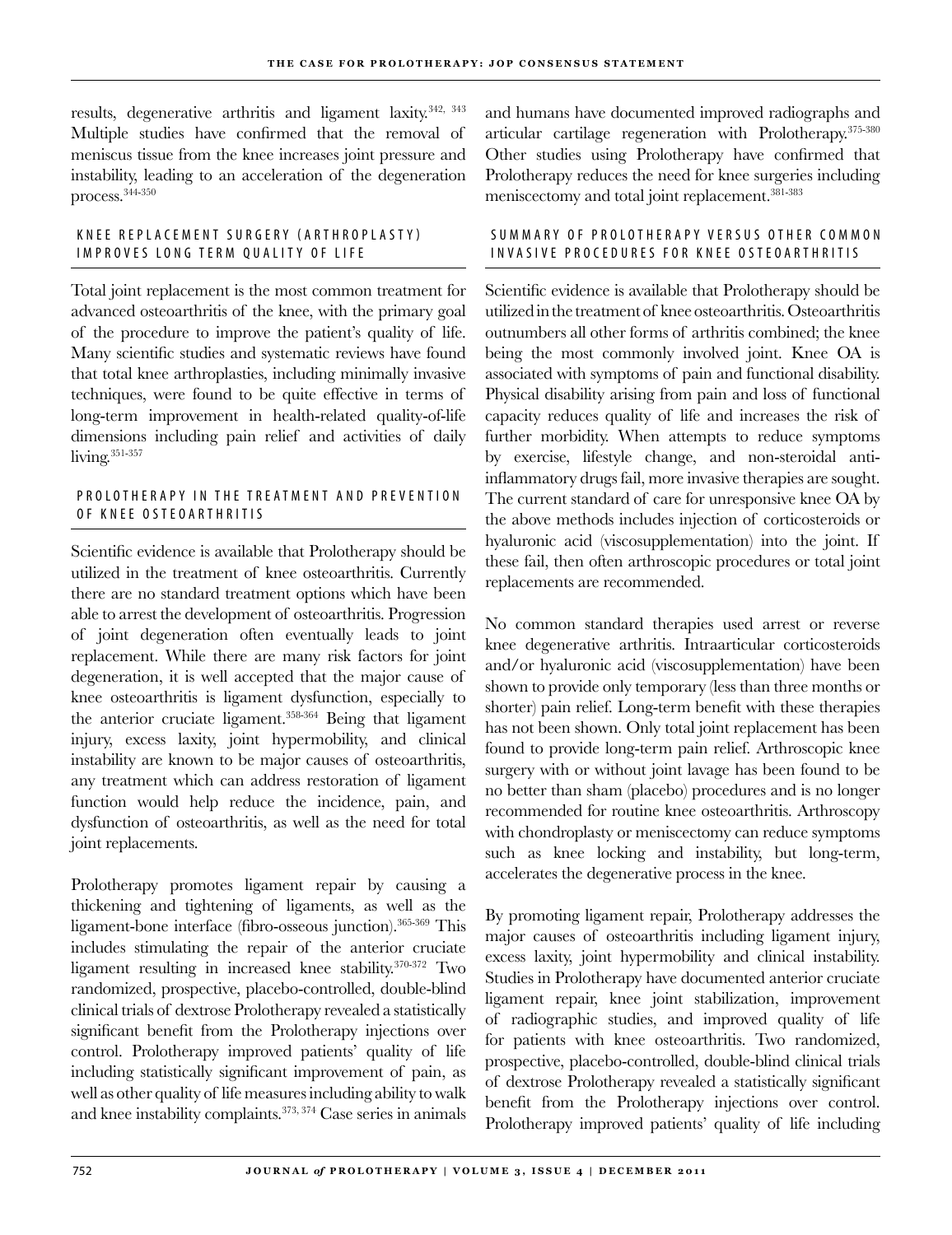statistically significant improvement of pain, as well as other quality of life measures, including ability to walk and knee instability complaints. Case series in animals and humans have documented improved radiographs and articular cartilage regeneration with Prolotherapy. Other studies using Prolotherapy have confirmed that Prolotherapy reduces the need for knee surgeries including meniscectomy and total joint replacement.

#### SIDE EFFECTS AND ADVERSE EVENTS WITH PROLOTHERAPY

Prolotherapy, as in all invasive medical procedures, carries risks. While these risks are real, Prolotherapy compared to even anti-inflammatory medications (NSAIDs) or acetaminophen is magnitudes safer, as these medications are responsible for tens of thousands of people dying each year.384-387 There is scientific data proving that NSAIDs have the propensity to accelerate articular cartilage deterioration in osteoarthritis.388 The main risks related to Prolotherapy are a result of needle trauma and inadvertent needle placement. Common side effects at the treatment site include pain, stiffness, bleeding, bruising and swelling. Potential, less common adverse events include nerve, ligament or tendon injury, spinal headache, pneumothorax, nerve damage, spinal cord injury, disc injury, and infection.389, 390 Prolotherapy spinal injections, as with all spinal injections, carry serious risks, including injury to the spinal cord and event death, although these are extremely rare.391-393 Potential allergic and anaphylactic reactions to the agents injected can also occur.

#### IMPLICATIONS FOR PRACTICE

The practice of Prolotherapy involves years of scientific and clinical research, case studies involving thousands of patients, and treated patients comprising tens of thousands, who attribute to the efficacy of the treatment. The mechanism and application of the treatment have been proven to be sound and safe, producing medically positive results, both short and long-term. The theory of Prolotherapy complies with the current medical standards and understanding of human physiology that is involved with the healing of injured musculoskeletal tissues. Positive results have been reported in the scientific medical literature in case series, nonrandomized and randomized for many musculoskeletal conditions, in both osteopathic and allopathic professions.

Clinicians make their recommendations to patients on the basis of their knowledge of human physiology in both health and disease. Since most chronic pain results from the degeneration and injury of musculoskeletal structures such as ligaments, tendons, other soft tissues and joints, and the nerves that support them, then regenerative injection therapy (Prolotherapy) makes physiological sense. Prolotherapy should be one of the preferred therapies when clinicians, including doctors, nurses, and other allied health care professionals, discuss treatment options with patients who suffer from musculoskeletal pain.  $\blacksquare$ 

#### BIBLIO GRPAHY

- Babcok, P. Webster's Third International Dictionary. Springfield, MA: G. & C. Merriam Co; 1971:1815. 1.
- Hauser R, et al. *Prolo Your Pain Away! Third Edition.* Oak Park, IL: Beulah Land Press; 2007. 2.
- Chadwick J. *Hippocratic Writings. 2nd ed.* New York, NY: Penguin Book Publishing; 1978. 3.
- Hoch G. *Injection Treatment of Hydrocele as in Sclerosing Therapy, the Injection Treatment of Hernia, Hydrocele, Varicose Veins and Hemorrhoids.* Yeomens (ed.). London: Bailliere, Tindall & Cox; 1939. 4.
- Warren J. *Hernia-Strangulated and Reducible with Cure by Subcutaneous Injection.* Boston, MA: Charles N. Thomas; 1881. 5.
- Van Itallie P. No man invented the hypodermic syringe. *Pulse Pharmacy.* 1965;19:1. 6.
- Van Itallie P. The rugged beginnings of injection therapy. *Pulse Pharmacy*. 1965;19:1. 7.
- Gedney E. Special technique hypermobile joint: a preliminary report. *Osteopathic Profession.* June 1937;9:30-31. 8.
- Gedney E. The hypermobile joint: further reports on the injection method. Read before *Osteopathic Clinical Society of Pennsylvania*, February 13, 1938. 9.
- 10. Gedney E. Disc Syndrome. Osteopathic Profession. September 1951;11-15,38-46.
- 11. Gedney E. Use of sclerosing solution may change therapy in vertebral disc problems. *Osteopathic Profession.* April 1952; 11-13,34,38-39.
- 12. Gedney E. Technique for sclerotherapy in the management of hypermobile sacroiliac. *Osteopathic Profession.* August 1952; 16-19,37-38.
- 13. Gedney E. Progress report on the use of sclerosing solutions in low back syndromes. *Osteopathic Professions.* August 1954; 18-21,40-44.
- 14. Schultz L. A treatment of subluxation of the temporomandibular joint. *JAMA*. 1937;109:1032-1035.
- 15. Schultz L. Twenty years' experience in treating hypermobility of the temporomandibular joints. *American Journal of Surgery*. Vol. 92, December 1956.
- 16. Hackett G. *Joint Ligament Relaxation Treated by Fibro-Osseous Proliferation. First Edition.* Charles C. Thomas, publisher, 1956.
- Hackett G. Joint stabilization: an experimental, histological study with comments on the clinical application in ligament proliferation. *American Journal of Surgery.* 1955;89:968-973. 17.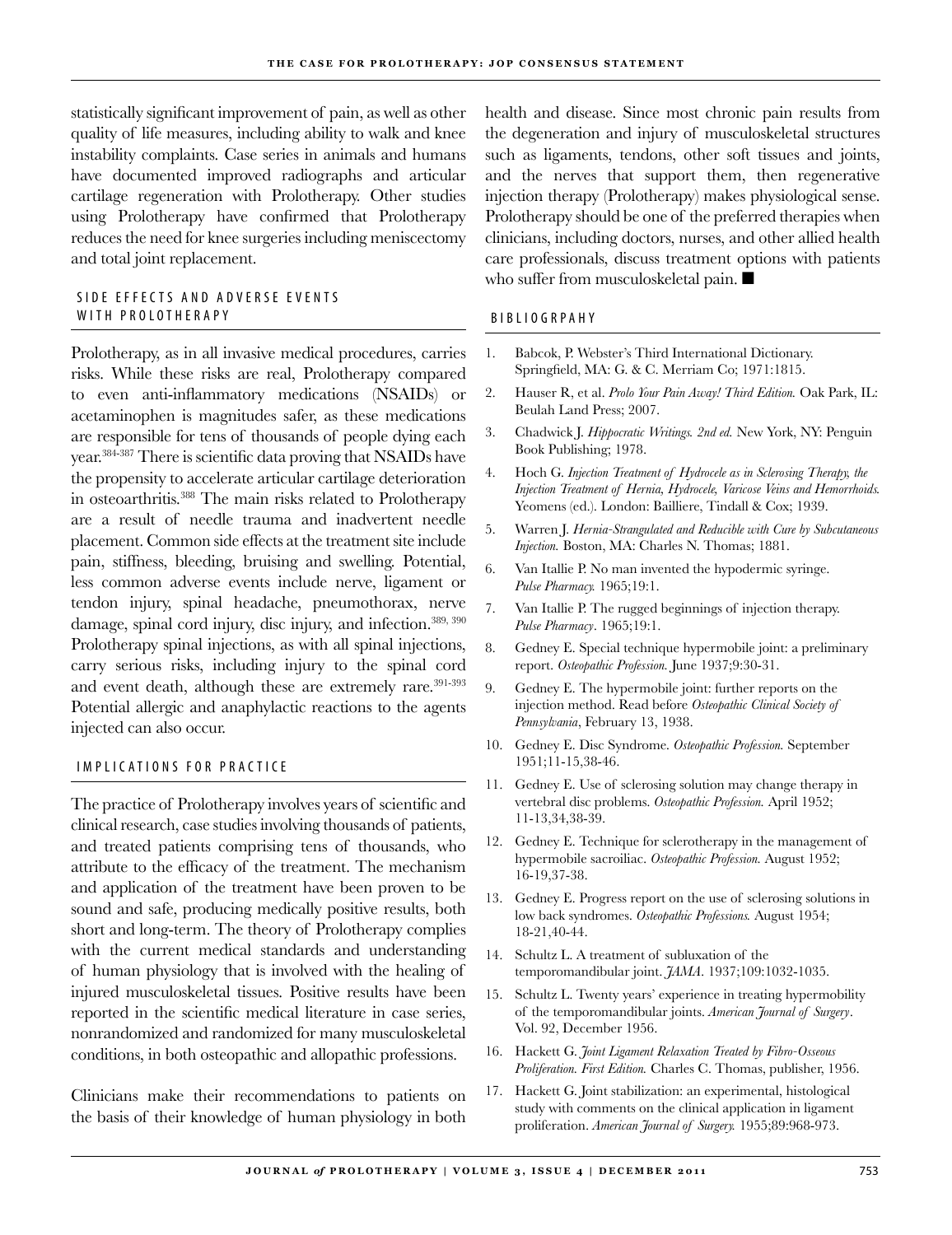- 18. Hackett G. Back pain following trauma and disease -Prolotherapy. *Military Medicine.* 1961;126:517-525.
- 19. Hackett G. Referred pain and sciatica in diagnosis of low back disability. *JAMA.* 1957;163:183-185.
- 20. Hackett G. Referred pain from low back ligament disability. *AMA Archives of Surgery*. 73:878-883, November 1956.
- 21. Hauser R, et al. *Prolo Your Pain Away! Third Ed*. Oak Park, IL;: Beulah Land Press; 2007;30-42.
- 22. Hackett Hemwall Foundation. www.hacketthemwall.org.
- Alderman D, et al. Stem cell Prolotherapy in regenerative 23. medicine: background, theory and protocols. *Journal of Prolotherapy*. 2011;3(3):689-708.
- 24. Hechtman K. Platelet-rich plasma injection reduces pain in patients with recalcitrant epicondylitis. *Orthopaedics*. 2011;34:92-99.
- 25. Kuroda R, et al. Treatment of a full-thickness articular cartilage defect in the femoral condyle of an athlete with autologous bone-marrow stromal cells. *Osteoarthritis and Cartilage*. 2006;15:226-231.
- 26. Chang T, et al. Repair of a large full-thickness articular cartilage defects by transplantation of autologous uncultured bone-marrow-derived mononuclear cells. *Journal of Orthopaedic Research*. 2008;18-26.
- Weibrich G. Effect of platelet concentration in platelet rich plasma 27. on peri-implant bone regeneration. *Bone.* 2004;34:665-671.
- Fleming J, et al. Bone cells and matrices in orthopedic tissue 28. engineering. *Orthopaedic Clinics of North America.* 2000;31:357-274.
- U.S. Food and Drug Administration, Draft Guidance 29. for Industry: Cell Selection Devices for Point of care Production of Minimally Manipulated Autologous Peripheral Blood Stem Cells (PBSCs). Available at: http://www.fda.gov/BiologicsBloodVaccines/ GuidanceComplianceRegulatoryInformation/Guidances/ Tissue/ucm074018.htm.
- Alexander R. Autologous fat grafts as mesenchymal stromal 30. stem cell source for use in Prolotherapy: a simple technique to acquire lipoaspirants. *Journal of Prolotherapy*. 2011;3(3):680-688.
- Alderman D, et al. Advances in regenerative medicine: high-31. density platelet-rich plasma and stem cell Prolotherapy for musculoskeletal pain. *Practical Pain Management.* October 2011, p.58.
- 32. Croft P, et al. The prevalence of chronic widespread pain in the general population. *Journal of Rheumatology.* 1993;20:710-713.
- Sternbach R. Survey of pain in the United States: the Nuprin 33. pain report. *Clinical Journal of Pain.* 1986;2:49-53.
- Woolf A. Burden of major musculoskeletal conditions. *Bulletin*  34. *of the World Health Organization.* 2003;81:646-656.
- 35. Hottman J. Prevalence of doctor-diagnosed arthritis and arthritis-attributable activity limitation-United States, 2003- 2005. *Mobility and Mortality Weekly Report.* 2006;55:1089-1092.
- 36. Turk D, et al. Toward an empirically derived taxonomy of chronic pain patients: integration of psychological assessment data. *Journal of Consulting and Clinical Psychology.* 1988;56:233-238.
- 37. Louis Harris & Associates. 1999 National Pain Survey. On National Pain Foundation website. Available at: http://www.nationalpainfoundation.org/pdfs\_states/ NPF%20Fact%20Sheet.pdf. Accessed September 1, 2011.
- Musculoskeletal procedures account for over ten percent of all hospital care in the United States. *U.S. Department of Health and Human Services Agency for Healthcare Research and Quality.* Available at http://www.ahrq.gov/research/aug07/0807RA32.htm. Accessed September 1, 2011. 38.
- 39. Kurtz S, et al. Projections of primary and revision hip and knee arthroplasty in the United States from 2005 to 2030. *J Bone Joint Surg Am*. 2007;89:780-785.
- 40. United States Bone and Joint Decade: The Burden of *Musculoskeletal Disease in the United States*. Rosemont, IL: American Academy of Orthopaedic Surgeons; 2008.
- The long-term outlook for health care spending. Nov 2007. 41. Congress of the United States. Available at: http://www.cbo. gov/ftpdocs/87xx/doc8758/11-13-LT-Health.pdf. Accessed on November 10, 2011.
- Praemer A. *Musculoskeletal Conditions in the United States.* Second 42. Edition. Rosemont: American Academy of Orthopaedic Surgeons; 1999.
- Frank C, et al. Ligament healing a review of some current 43. clinical and experimental concepts. *The Iowa Orthopedic Journal.* 1992;12:21-28.
- 44. Browner B. Skeletal Trauma. Philadelphia, PA: W.B. Saunders Company; 1992;1:87-88.
- Deese J. Compressive neuropathies of the lower extremity. 45. *The Journal of Musculoskeletal Medicine.* November 1988, p. 68-91.
- Altman P. et al. *Blood and Other Body Fluids.* Washington, DC: 46. Federation of American Societies for Experimental Biology, 1961, p. 349.
- 47. Buckwater J. Articular cartilage: injuries and potential for healing. *JOSPT.* 1998;28:192-202.
- Frank C, et al. Current concepts review-the science 48. of reconstruction of the anterior cruicate ligament. *The Journal of Bone and Joint Surgery.* 1997;79:1556-1576.
- Frank C, et al. Normal ligament properties and ligament 49. healing. *Clinical Orthopedics and Related Research.* 1985;196:15-25.
- 50. Wheaton M, et al. The ligament injury connection to osteoarthritis. *Journal of Prolotherapy.* 2010;2(1):294-304.
- Bierma-Zeinstra S. Risk factors and prognostic factors of hip and knee osteoarthritis. *Nature Reviews Rheumatology.* 2007;3:78-85. 51.
- Kirk J, et al. The hypermobility syndrome-musculoskeletal complaints associated with generalized joint hypermobility. *Annals of Rheumatic Diseases.* 1967;26:419-425. 52.
- 53. Liu Y. An in situ study of the influence of a sclerosing solution in rabbit medial and collateral ligaments and its junction strength. *Connective Tissue Research.* 1983;2:95-102.
- 54. Maynard J. Morphological and biomechanical effects of sodium morrhuate on tendons. *Journal of Orthopaedic Research.* 1985;3:236-248.
- 55. Reeves K. Sweet relief: Prolotherapy targets sprains and strains. *Biomechanics.* 2004;9:24-35.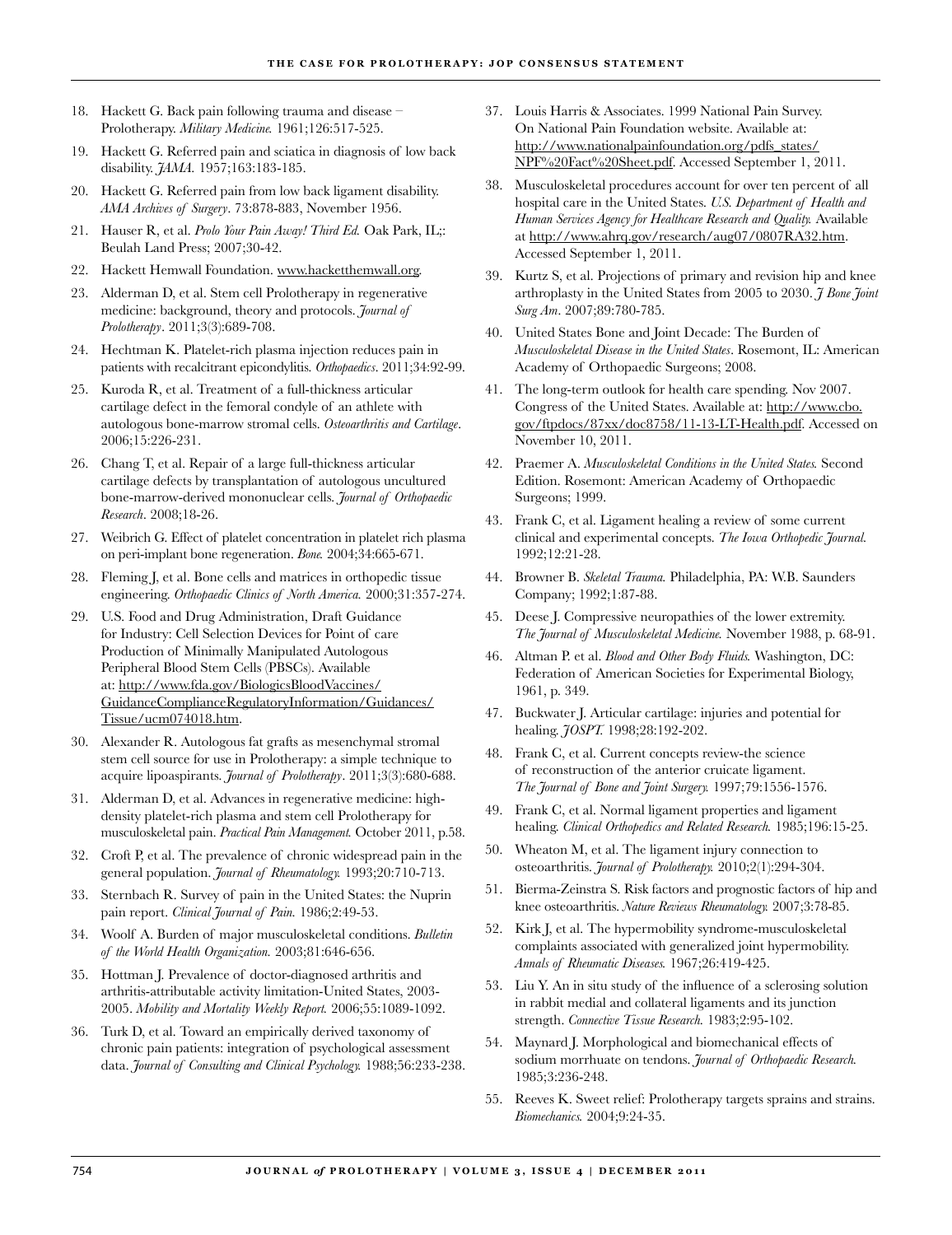- 56. Reeves K. Prolotherapy for patients with musculoskeletal disorders. *Journal of Musculoskeletal Medicine.* 2002;Oct:390-301.
- 57. Reeves K. Prolotherapy: basic science, clinical studies, and technique. In Lennard TA (ED). *Pain Procedures in Clinical Practice.* (Second Edition). Philadelphia, PA: Hanleey and Belfus; 2000;172-190.
- 58. Jensen K, et al. Response of knee ligaments to Prolotherapy in a rat injury model. *American Journal of Sports Medicine.* 2008;36:1347-1357.
- 59. Jensen K, et al. Early inflammatory response of knee ligaments to Prolotherapy in a rat model. *Journal of Orthopedic Research.* 2008;26:816-823.
- 60. Caruccio L, et al. The heat-shock transcription factor HSF1 is rapidly activated by either hyper- or hypo-osmotic stress in mammalian cells. *Journal of Biochemistry.* 1997;327:341-347.
- 61. Berl T, et al. Multiple mitogen-activated protein kinases are regulated by hyperosmolality in mouse IMCD cells. *American Journal of Physiology.* 1997;272:305-311.
- McGinn S, et al. High glucose and endothelial cell growth: 62. novel effects independent of autocrine TGF-beta 1 and hyperosmolality. *American Journal of Phyiology and Cell Physiology.* 2003;234:C1374-C1386.
- 63. Natarajan R, et al. Vascular smooth muscle cells exhibit increased growth in response to elevated glucose. *Biochemistry and Biophysic Research and Communication.* 1992;186:552-560.
- 64. Sanchez M, et al. Platelet-rich therapies in treatment of orthopedic sport injuries. *Sports Medicine.* 2009;39:345-354.
- 65. Tabata Y. Tissue regeneration based on growth factor release. *Tissue Engineering.* 2003;9:S5-15.
- Jensen K, et al. Early inflammatory response of knee ligaments 66. to Prolotherapy in a rat model. *Journal of Orthopedic Research.* 2008;26:816-823.
- 67. Jensen K, et al. Response of knee ligaments to Prolotherapy in a rat injury model. *American Journal of Sports Medicine.* 2008;36:1347-1357.
- 68. Kim H, et al. The effects of anti-inflammatory drugs on histologic findings of the experimental Prolotherapy model. *Journal of the Korean Academy of Rehabilitation Medicine.* 2006;30:378-384.
- Ahn K, et al. The effect of the Prolotherapy on the injured 69. Achilles tendon in a rat model. *Journal of the Korean Academy of Rehabilitation Medicine.* 2002;26:332-336.
- Oh S, et al. Dextrose-induced subsynovial connective tissue 70. fibrosis in the rabbit carpal tunnel: a potential model to study carpal tunnel syndrome. *Hand.* 2008;3:34-40.
- 71. Kim H, et al. Comparison of histological changes in accordance with the level of dextrose-concentration in experimental Prolotherapy model. *Journal of Korean Academy of Rehabilitation Medicine.* 2003;27:935-940.
- 72. Kim S, et al. The effects of hyperosmolar dextrose and autologous serum injection in the experimental articular defect of rabbit. *Journal of the Korean Academy of Rehabilitation Medicine.* 2006;30:173-178.
- Di Paloa S, et al. High glucose concentration induces the 73. overexpression of transforming growth factor-beta through the activation of a platelet-derived growth factor loop in human mesangial cells. *American Journal of Pathology.* 1996;149:2095-2106.
- Oh J, et al. Sequential effects of high glucose on meningeal cell 74. transforming growth factor-beta 1 and fibronectin synthesis. *Kidney International.* 1998;54:1872-1878.
- 75. Murphy M, et al. Suppression subtractive hybridization identifies high glucose levels as a stimulus for expression of connective tissue growth factor and other genes in human mesangial cells. *Journal of Biology and Chemistry.* 1999;274:5830-5834.
- Fukuda K, et al. High concentration of glucose increases 76. mitogenic responsiveness to heparin-binding epidermal growth factor-like growth factor in rat vascular smooth muscle cells. *Arteriosclerosis Thrombosis and Vasculature Biology.* 1997;17:1962-1968.
- Ohgi S, et al. Glucose modulates growth of gingival fibroblasts 77. and periodontal ligament cells: correlation with expression of basic fibroblast growth factor. *Journal of Periodontal Research.* 1996;31:579-588.
- 78. Pugliese G, et al. Increased activity of the insulin-like growth factor system in mesangial cells cultured in high glucose conditions. Relation to glucose-enhanced extracellular matrix production. *Diabetologia.* 1996;39:775-784.
- 79. Reeves K. Prolotherapy: injection of growth factors or growth factor production stimulants to growth normal cells or tissue. In Waldman SD (ed): *Pain Management.* Philadelphia, PA: Elsevier; 2006;1106-1127.
- Martinez-Zapata M, et al. Efficacy and safety of autologous plasma rich in platelets for tissue regeneration: a systematic review. *Transfusion.* 2009;49:44-56. 80.
- 81. Creaney L, et al. Growth factor delivery methods of sports injuries: the state of play. *British Journal of Sports Medicine.* 2008;42:314-320.
- Park Y, et al. Intra-articular injection of a nutritive mixture solution protects articular cartilage from osteoarthritic progression induced by anterior cruciate ligament transaction in mature rabbits: a randomized controlled trial. *Arthritis Research and Therapy.* 2007;9:R8. 82.
- Lee C. Prolotherapy. *The Journal of the Korean Pain Society.* 83. 2004;Dec:17S:94-98.
- 84. Lee C, et al. Clinical experience of Prolotherapy for chronic musculoskeletal disease. *The Journal of The Korean Pain Society.* 2001;14:114-117.
- Lyftogt J. Subcutaneous Prolotherapy treatment of refractory 85. knee, shoulder and lateral elbow pain. *Australasian Musculoskeletal Medicine Journal.* 2007;12:110-112.
- Lyftogt J. Subcutaneous Prolotherapy for Achilles tendinopathy: 86. The best solution? *Australian Musculoskeletal Medicine Journal.* 2007;12:107-109.
- Hauser R, et al. *Prolo Your Sports Injuries Away!* Oak Park, IL: 87. Beulah Land Press; 2001.
- 88. Reeves K. Prolotherapy: Basic science, clinical studies, and technique. *Pain Procedures in Clinical Practice.* Second Edition. Edited by Lennard T. Philadelphia PA: Hanley and Belfus, Inc., 2000, pp. 172-189.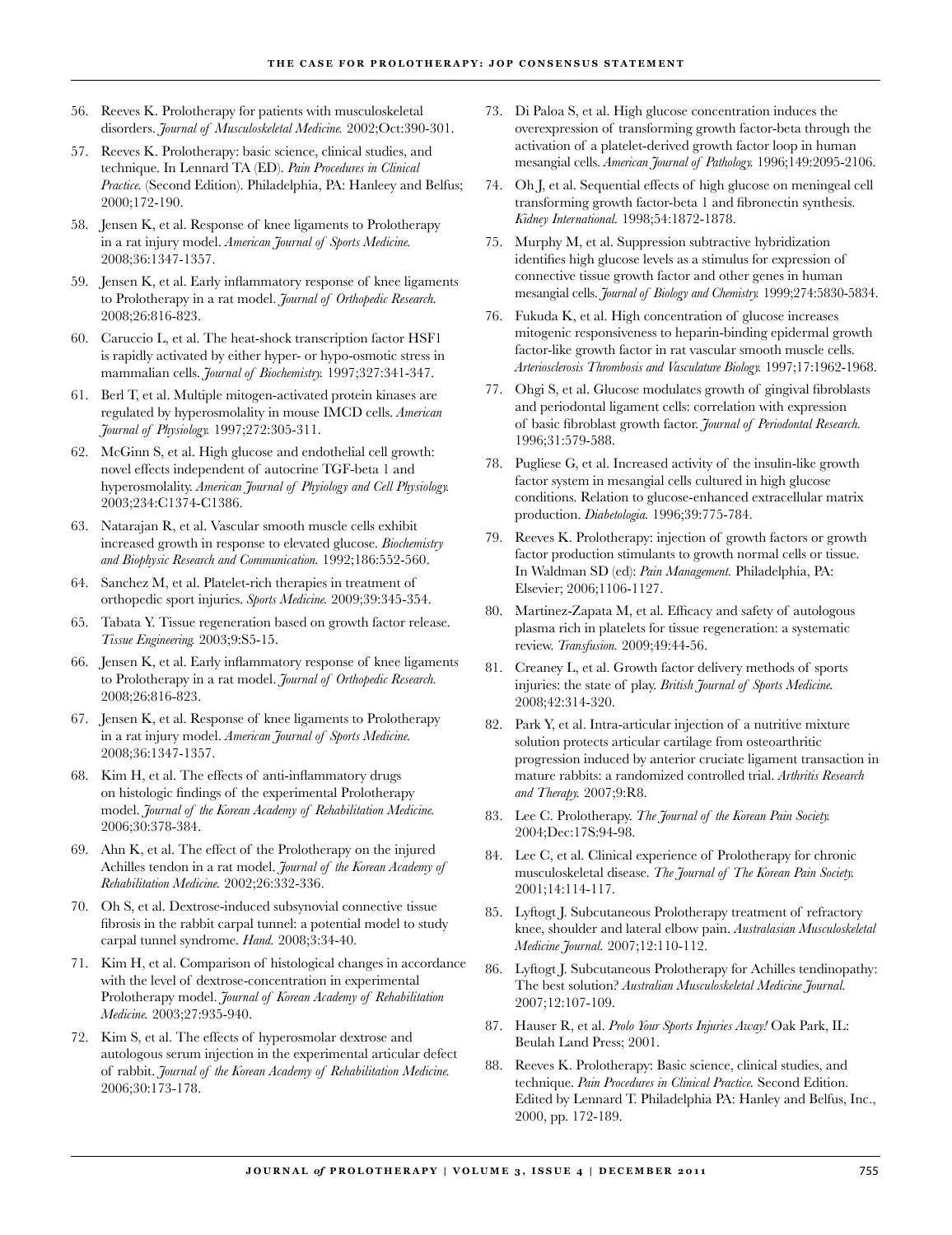- Lyftogt J. Prolotherapy for recalcitrant lumbago. *Australasian*  89. *Musculoskeletal Medicine Journal.* 2008;13:18-20.
- 90. Caterina M, et al. The capsaicin receptor: a heat-activated ion channel in the pain pathway. *Nature.* 1997;389:816-824.
- 91. Hackett G. Ligament uninhibited reversible antidromic vasodilation in brochiogenic patholophysiologic disease. *Lancet.* 1966;86:398-404.
- 92. Hackett G, et al. Prolotherapy for headache. Pain in the head and neck and neuritis. *Headache.* 1962;3-11.
- 93. Hackett G. Ligament relaxation and osteoarthritis, loose jointed versus close jointed. *Rheumatism.* 1959;15:28-33.
- Shallenberger F. Prolozone regenerating joints and eliminating 94. pain. *Journal of Prolotherapy.* 2011;630-638.
- 95. Sanseverino E. Knee joint disorders treated by oxygen-ozone therapy. *Europa Medicophysica.* 1989;3:163-170.
- Wong R. Ozonoterapia analgesica. *Revista CENIC Ciencias*  96. *Biologicas.* 1989;20:143-150.
- Siemsen C. The use of ozone in orthopedics in *Proceedings: Ozone*  97. *in Medicine, 12th World Congress of the International Ozone Association* (Zurich: International Ozone Association, 1995),125-130.
- Ceballos A, et al. Tratamiento de la osteoarthritis con ozono. 98. *Revista CENIC Ciencias Biologicas.* 1989;20:15-153.
- Escarpanter J, et al. Resultados terapeuticos en la osteoarthritis 99. de la rodilla con infiltraciones de ozona. *Rev Cubana Invest Biomed.* 1997;16:124-132.
- Al-Jaziri A. Pain killing effect of ozone-oxygen injection on spine 100. and joint osteoarthritis. *Saudi Medical Journal.* 2008;29:553-557.
- 101. Paoloni M. Intramuscular oxygen-ozone therapy in the treatment of acute back pain with lumbar disc herniationa multicenter, randomized, double-blind, clinical trial of active and simulated lumbar paravertebral injection. *Spine.* 2009;34:1337-1344.
- 102. Bonetti M. Intraformainal O2-O3 versus periradicular steroidal infiltrations in lower back pain: randomized controlled study. *American Journal of Neuroradiology.* 2005;26:996-1000.
- 103. Viebahn R. *The Use of Ozone in Medicine*. Second Edition. Heidelberg, Germany: Karl F. Haug Publishers; 1994.
- 104. Rilling S, et al. *Praxis der Ozon-Sauerstoff-Therapie*. Heidelberg, Germany: Auflage, Verlag Fur Medizin Dr. Ewald Fischer; 1990.
- Washuttl J, et al. *Biochemische Aspekte der Ozon-Sauerstoff-Therapie*  105. *ArsMedici.* 1986;5:194-199.
- 106. Creaney L, et al. Growth factor delivery methods in the management of sports injuries: the state of play. *BJSM.* 2008;42:314-320.
- Marx R, et al. Platelet rich plasma (PRP): a primer. *Pract Pain*  107. *Manag.* Mar 2008;8(2):46,47.
- Anitua E, et al. Autologous platelets as a source of proteins for 108. healing and tissue regeneration. *Thromb Haemost.* 2004;91:4-15.
- 109. Hauser R, et al. The case for utilizing Prolotherapy as first-line treatment of meniscal pathology: a retrospective study shows Prolotherapy is effective in the treatment of MRI-documented meniscal tears and degeneration. *Journal of Prolotherapy.* 2010;2(3):416-437.
- Marx R, et al. Platelet rich plasma (PRP): a primer. *Practical Pain*  110. *Management.* March 2008;8(2):46-47.
- 111. Hall M, et al. Platelet-rich plasma: current concepts and application in sports medicine. *Journal of the American Academy of Orthopedic Surgeons.* 2009;27:602-608.
- Marx R, et al. Platelet rich plasma (PRP): a primer. *Practical Pain*  112. *Management.* March 2008;8(2):46-47.
- 113. Hall M, et al. Platelet-rich plasma: current concepts and application in sports medicine. *Journal of the American Academy of Orthopedic Surgeons.* 2009;27:602-608.
- 114. Marx R, et al. Platelet rich plasma (PRP): a primer. *Practical Pain Management.* March 2008;8(2):46-47.
- 115. Marx R. Platelet-rich plasma: evidence to support its use. *J Oral Maxillofac Surg.* 2004;62:489-96.
- 116. Caplan A, et al. Mesenchymal stem cells and tissue repair. In: *The Anterior Cruciate Ligament: Current and Future Concepts.* Ed. By DW Jackson. New York, Raven press, 1993, p. 405-417.
- 117. Rigotti G, et al. Adipose-derived mesenchymal stem cells: past, present and future. *Aesth Plast Surg.* 2009;33:271-273.
- 118. Fraser J, et al. Fat tissue: an underappreciated source of stem cells for biotechnology. *Trends Biotechol.* 2006;24:150-154.
- 119. Santiago L, et al. Delivery of adipose-derived precursor cells for peripheral nerve repair. *Cell Transplant.* 2009;18(2):145-58.
- 120. Murphy J, et al. Reduced chondrogenic and adipogenic activity of mesenchymal stem cells from patients with advanced osteoarthritis. *Arthritis Rheum.* 2002;46:704-13.
- 121. Luyten F. Mesenchymal stem cells in osteoarthritis. *Curr. Opin. Rheumatol.* 2004;16:559-603.
- 122. Wakitani S, et al. Mesenchymal cell-based repair of large, fullthickness defects of articular cartilage. *J. Bone Joint Surg.* (Am) 1994;76:579-592.
- 123. Wakitani S, et al. Human autologous culture expanded bone marrow mesenchymal cell transplantation for repair of cartilage defects in osteoarthritic knees. *Osteoarthritis Cartilage.* 2002;10:199-206.
- 124. Murphy J, et al. Stem cell therapy in a caprine model of osteoarthritis. *Arthritis Rheum.* 2003;48:3464-3474.
- 125. Centeno C, et al. Increased knee cartilage volume in degenerative joint disease using percutaneously implanted, autologous mesenchymal stem cells. *Pain Physician.* 2008;11:3:343-353.
- 126. Albano J, et al. Autologous fat grafting as mesenchymal stem cell source and living bioscaffold in a patellar tendon tear: a case report. *Journal of Sports Medicine*, pending publication 2011.
- Alderman D, et al. Stem cell Prolotherapy in regenerative 127. medicine: background, theory and protocols. *Journal of Prolotherapy.* 2011;3(3):689-708.
- Alderman D, et al. Advances in regenerative medicine: high-128. density platelet rich plasma and stem cell Prolotherapy for musculoskeletal pain. *Practical Pain Management.* Oct 2011;11(8).
- 129. Izadpanah R, et al. Biologic properties of mesenchymal stem cells derived from bone marrow and adipose tissue. *J Cell Biochem.* 2006;99:1285-1297.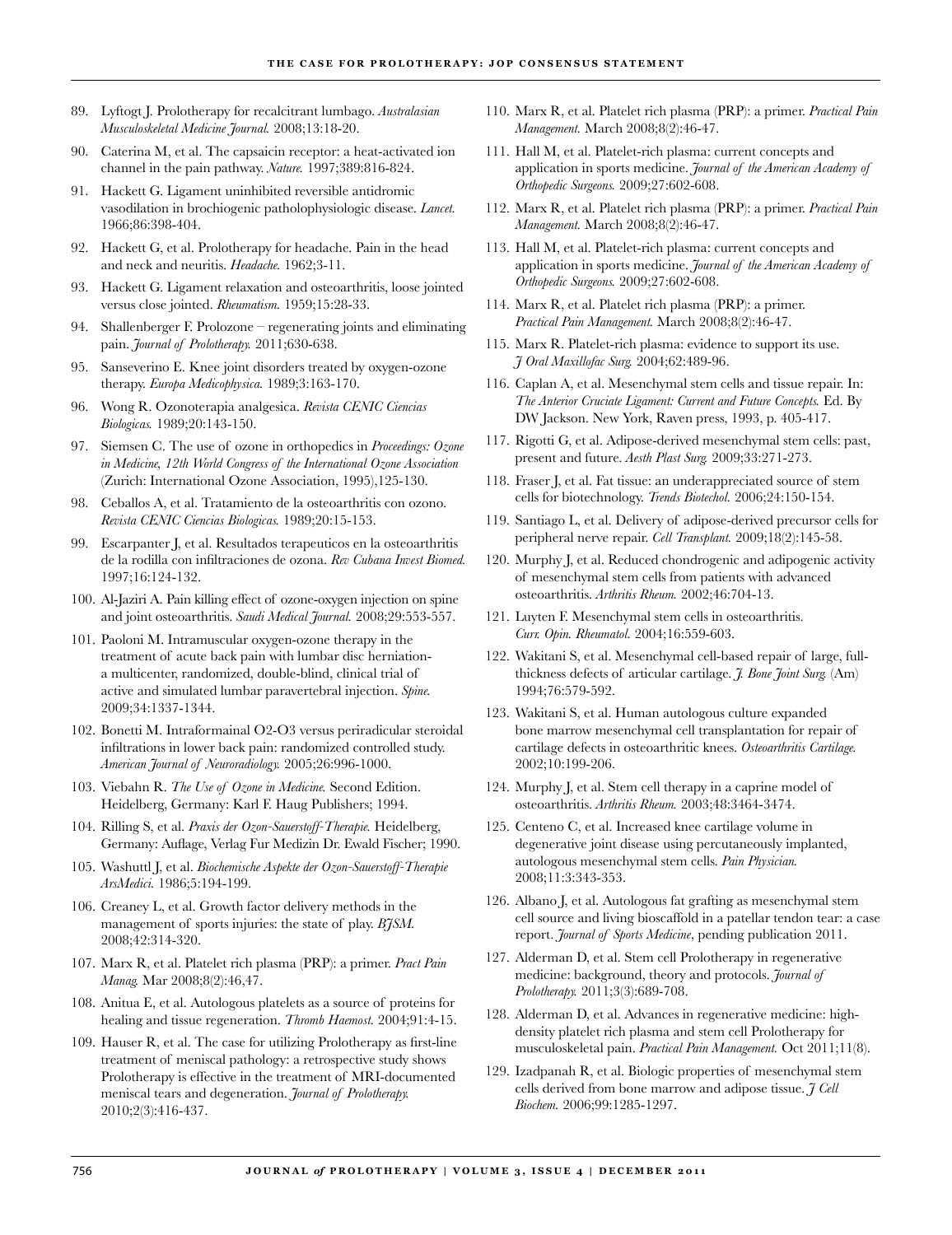- 130. Kern S, et al. Comparative analysis of mesenchymal stem cells from bone marrow, umbelicial cord blood or adipose tissue. *Stem Cells.* 2006;24:1294-1301.
- 131. Uysal A, et al. Tendon regeneration and repair with adipose derived stem cells. *Curr. Stem Cell. Res. Ther.* Jun 2010;5(2):161-7.
- 132. Fraser J, et al. Fat tissue: an underappreciated source of stem cells for biotechnology. *Trends Biotechol.* 2006;24:150-154.
- 133. Strem B, et al. Multipotential differentiation of adipose tissuederived stem cells. *Keio J Med.* 2005;54:132-139.
- 134. Prockop D, et al. Mesenchymal Stem Cells, Methods and Protocols. Humana Press, a part of Springer Science, NJ. 2008.
- 135. Little D, et al. Ligament-derived matrix stimulates a ligamentous phenotype in human adipose-derived stem cells. *Tissue Engineering: Part A.* 2009;16(7):2307-2319.
- 136. Chen X, et al. Tendon tissue engineering with mesenchymal stem cells and biografts: an option for large tendon defects? *Front Biosci (School Ed)*. 2009 Jun;1:1:23-32.
- 137. Uysal A, et al. Tendon regeneration and repair with adipose derived stem cells. *Curr Stem Cell Res Ther.* Jun 2010;5(2):161-7.
- 138. Uysal A, et al. Differentiation of adipose-derived stem cells for tendon repair. *Methods Mol Biol.* 2011;702:443-51.
- 139. Jung M, et al. Enhanced early tissue regeneration after matrixassisted autologous mesenchymal stem cell transplantation in full thickness chondral defects in a minipig model. *Cell Transplantation.* 2009;18(8):923-932.
- 140. Lee K, et al. Injectable mesenchymal stem cell therapy for large cartilage defects-a porcine model. *Stem Cells*. 2007;25:2965-2971.
- 141. Dragoo J, et al. Tissue-engineered cartilage and bone using stem cells from human infrapatellar fat pads. *J. Bone Joint Surg. Br.* 2003;85:740-747.
- 142. Hsu W, et al. Stem cells from human fat as cellular delivery vehicles in an athymic rat posterolateral spine fusion model. *J. Bone Joint Surg. Am.* 2008;90:1043-1052.
- 143. Bacou F, et al. Transplantation of adipose tissue-derived stromal cells increases mass and functional capacity of damaged skeletal muscle. *Cell Transplant.* 2004;13:103-111.
- 144. Rodriguez L, et al. Clonogenic multipotent stem cells in human adipose tissue differentiate into functional smooth muscle cells. *Proc Natl Acad Sci USA.* 2006;108:12167–12172.
- 145. Goudenege S, et al. Enhancement of myogenic and muscle repair capacities of human adipose-derived stem cells with forced expression of MyoD. *Mol Ther.* 2009;17:1064–1072.
- 146. Santiago L, et al. Delivery of adipose-derived precursor cells for peripheral nerve repair. *Cell Transplant.* 2009;18(2):145-58.
- 147. Di Summa P, et al. Adipose-derived stem cells enhance peripheral nerve regeneration. *J. Plast Reconstr Aesthet Surg.* 2010 Sept;63(9):1544-52.
- 148. Nakada A, et al. Regeneration of central nervous tissue using a collagen scaffold and adipose-derived stromal cells. *Cells Tissues Organs.* 2009;190:326–335.
- 149. Cowan C, et al. Adipose-derived adult stromal cells heal criticalsize mouse calvarial defects. *Nat. Biotechnol.* 2004;22:560–567.
- 150. Dudas J, et al. The osteogenic potential of adipose-derived stem cells for the repair of rabbit calvarial defects. *Ann. Plast. Surg*. 2006;56:543–548.
- 151. Yoon E, et al. In vivo osteogenic potential of human adiposederived stem cells/poly lactide-co-glycolic acid constructs for bone regeneration in a rat critical-sized calvarial defect model. *Tissue Eng.* 2007;13:619–627.
- 152. Rosenbaum A, et al. The use of mesenchymal stem cells in tissue engineering: a global assessment. *Organogenesis.* 2008 Jan-Mar;4(1):23-37.
- 153. Cousin B, et al. Reconstitution of lethally irradiated mice by cells isolated from adipose tissue. *Biochem Biophys Res Commun.* 2003;21:1016–1022.
- 154. Puissant B, et al. Immunomodulatory effect of human adipose tissue-derived adult stem cells: comparison with bone marrow mesenchymal stem cells. *Br. J. Haematol.* 2005;129:118–129.
- 155. Kim W, et al. Wound healing effect of adipose-derived stem cells: a critical role of secretory factors on human dermal fibroblasts. *J Dermatol Sci.* 2007 Oct;48(1):15-24.
- Ebrahimian T, et al. Cell therapy based on adipose tissue-156. derived stromal cells promotes physiological and pathological wound healing. *Arterioscler Thromb Vasc Biol.* 2009;29(4):503-510.
- 157. Trottier V, et al. IFATS collection: using human adipose-derived stem/stromal cells for the production of new skin substitutes. *Stem Cell.* 2008;26:2713–2723.
- 158. Connoly J, et al. Development of an osteogenic bonemarrow preparation. *Journal of Bone and Joint Surgery America.* 1989;71:684-691.
- 159. Gangji V, et al. Treatment of osteonecrosis of the femoral head with implantation of autologous bone-marrow cells. A pilot study. *Journal of Bone and Joint Surgery America.* 2004;86A:1153-1160.
- 160. Hernigou P, et al. Treatment of osteonecrosis with autologous bone marrow grafting. *Clinical Orthopaedic and Related Research.* 2002;14-23.
- 161. Hernigou P, et al. Percutaneous atulogous bone-marrow grafting for nonunions. Influence of the number and concentration of progenitor cells. *Journal of Bone and Joint Surgery America.* 2005;87:1430-1437.
- 162. Hernigou P, et al. The use of percutaneous autologous bone marrow transplantation in nonunion and avascular necrosis of bone. *Journal of Bone and Joint Surgery British.* 2005;87:896-902.
- 163. McLain R, et al. Aspiration of osteoprogenitor cells for augmenting spinal fusion: comparison of progenitor cell concentrations from the vertebral body and iliac crest. *Journal of Bone and Joint Surgery America.* 2005;87:2655-2661.
- 164. Muschler G, et al. Spine fusion using cell matrix composites enriched in bone marrow-derived cells. *Clinical Orthopedics and Related Research.* 2003;102-118.
- 165. Kevy S, et al. Point of care concentration of bone marrow. In: *Orthopedic Research Society.* Chicago Illinois: 2006.
- 166. Muscler G, et al. Aspiration to obtain osteoblast progenitor cells from human bone marrow: the influence of aspiration volume. *Journal of Bone and Joint Surgery.* 1997;70A:1699-1709.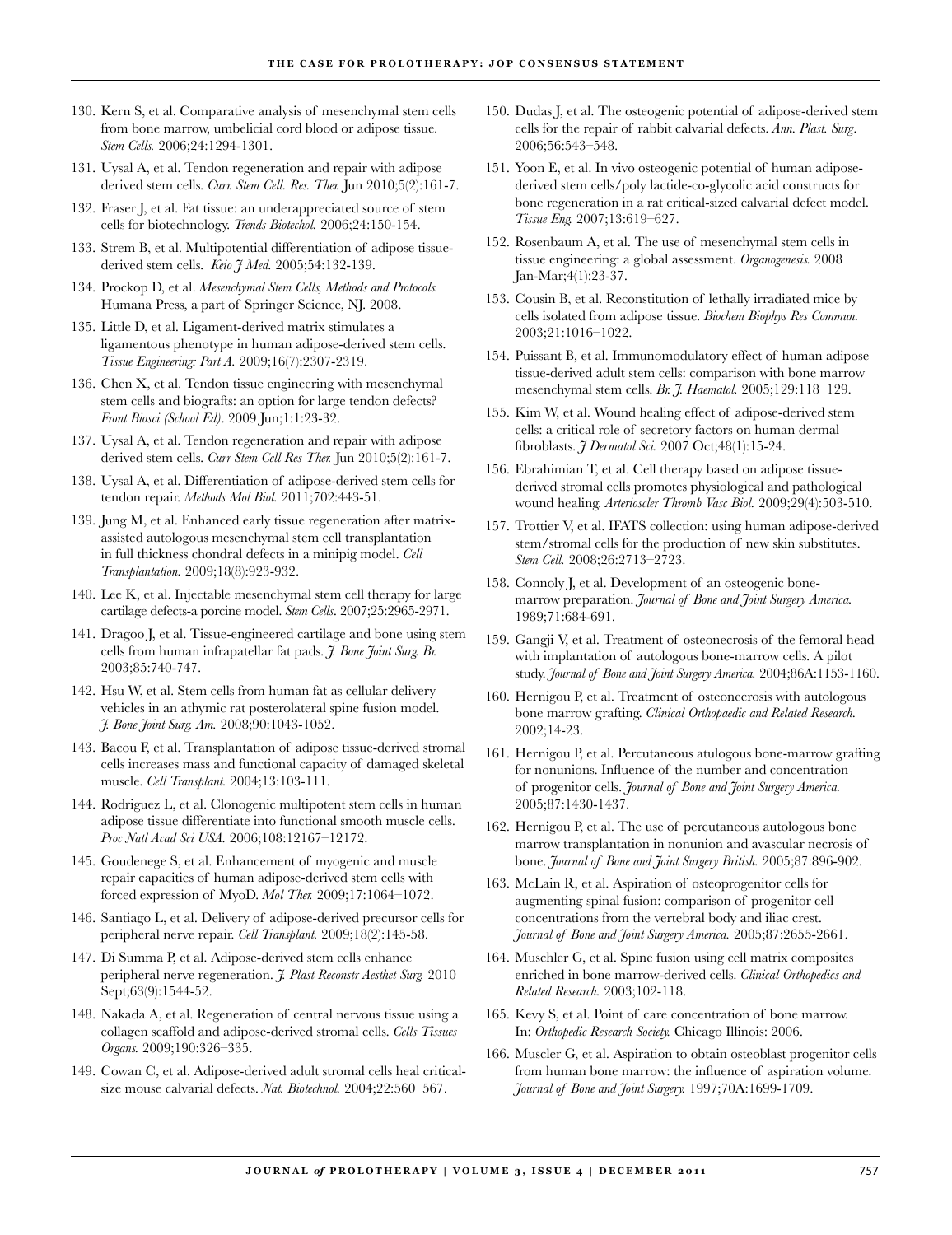- 167. Connoly J. Injectable bone marrow preparations to stimulate osteogenic repair. *Clinical Orthopaedics and Related Research.* 1995;313:8-18.
- 168. Shenaq D, et al. Mesenchymal progenitor cells and their orthopedic applications: forging a path towards clinical trials. *Stem Cell International.* 2010;519028. doi:10.4061/2010/519028.
- 169. Chanda D, et al. Therapeutic potential of adult bone marrowderived mesenchymal stem cells in diseases of the skeleton. *Journal of Cellular Biology.* 2010;111:249-257.
- 170. Vats A, et al. The stem cell in orthopaedic surgery. The Journal of *Bone and Joint Surgery British.* 2004;86B:159-164.
- 171. Muscler G, et al. Selective retention of bone marrow-derived cells to enhance spinal fusion. *Clinical Orthopedics and Related Research.* 2005;432:242-251.
- 172. Pittenger M, et al. Multilineage potential of adult human mesenchymal stem cells. *Science.* 1999;284(5411):143-147.
- 173. Caplan A, et al. Mesenchymal stem cells and tissue repair. In: *The Anterior Cruciate Ligament: Current and Future Concepts.* Jackson DW (ed). Raven Press. New York. 1993. pp 405-417.
- 174. Young R, et al. Use of mesenchymal stem cells in a collagen matrix for Achilles tendon repair. *J. Orthop Res.* 1998;16:406-413.
- 175. Fortier L, et al. Concentrated bone marrow aspirate improves full-thickness cartilage repair compared with microfracture in the equine model. *Journal of Bone and Joint Surgery America.* 2010;92:1927-1937.
- 176. Lee K, et al. Injectable mesenchymal stem cell therapy for large cartilage defects-a porcine model. *Stem Cells.* 2007;24:2964-2971.
- 177. Im G, et al. Do adipose tissue-derived mesenchymal stem cells have the same osteogenic and chondrogenic potential as bone marrow-derived cells? Osteoarthritis Cartilage/OARS. *Osteoarthritis Research Society.* 2005;13:845-853.
- 178. Afizah H, et al. A comparison between the chondrogenic potential of human bone marrow stem cells and adiposederived stem cells taken from the same donors. *Tissue Engineering.* 2007;13:659-666.
- 179. Huang J, et al. Chondrogenic potential of progenitor cells derived from human bone marrow and a patient-matched comparison. *Journal of Orthopedic Research.* 2005;23:1383-1389.
- 180. Winter A, et al. Cartilage-like gene expression in differentiated human stem cell spheroids: a comparison of bone marrowderived and adipose tissue-derived stromal cells. *Arthritis and Rheumatism.* 2003;48:418-429.
- 181. Diekman B, et al. Chondrogenesis of adult stem cells from adipose tissue and bone marrow: induction by growth factors and cartilage-derived matrix. *Tissue Engineering: Part A.* 2010;16:523-533.
- 182. Bernardo M, et al. Human mesenchymal stem cells derived from bone marrow display a better chondrogenic differentiation compared with other sources. *Connective Tissue Research.* 2007;48:132-140.
- 183. Khan S, et al. Bone growth factors. Orthopedic Clinics of North *America.* 2000;31:375-388.
- 184. Muschler G, et al. Practical modeling concepts for connective tissue stem cell and progenitor compartment kinetics. *Journal of Biomedical Biotechnology.* 2003;170-193.
- 185. Bruder S, et al. Mesenchymal stem cells in osteobiology and applied bone regeneration. *Clinical Orthopaedics and Related Research.* 1998;355S:S247-S256.
- 186. Granero-Molto F, et al. Role of mesenchymal stem cells in regenerative medicine: application to bone and cartilage repair. *Cell & Tissue-based Therapy.* 2008;255-268.
- 187. Clark B, et al. Biology of bone marrow stroma. Annals of New *York Academy of Sciences.* 1995;770:70-78.
- 188. Hauser R, et al. A retrospective study on dextrose Prolotherapy for unresolved knee pain at an outpatient charity clinic in rural Illinois. *Journal of Prolotherapy.* 2009;1(1):11-21.
- 189. Kim J. The effect of Prolotherapy for osteoarthritis of the knee. *Journal of the Korean Academy of Rehabilitation Medicine.* 2002;26:445-448.
- 190. Hauser R, et al. A retrospective observational study on Hackett-Hemwall dextrose Prolotherapy for unresolved hand and finger pain at an outpatient charity clinic in rural Illinois. *Journal of Prolotherapy.* 2010;2(4):480-486.
- 191. Hauser R, et al. Dextrose Prolotherapy for unresolved low back pain: a retrospective case series study. *Journal of Prolotherapy.* 2009;1(3):145-155.
- 192. Hauser R, et al. A retrospective study on Hackett-Hemwall dextrose Prolotherapy for chronic shoulder pain at an outpatient charity clinic in rural Illinois. *Journal of Prolotherapy.* 2009;1(4):205-216.
- 193. Hauser R, et al. Dextrose Prolotherapy injections for chronic ankle pain. *Practical Pain Management.* 2010;70-76.
- 194. Hauser R, et al. A retrospective study on Hackett-Hemwall dextrose Prolotherapy for chronic hip pain at an outpatient charity in rural Illinois. *Journal of Prolotherapy.* 2009;1(2):76-88.
- 195. Hauser R, et al. A retrospective observational study on Hackett-Hemwall dextrose Prolotherapy for unresolved foot and toe pain at an outpatient charity clinic in rural Illinois. *Journal of Prolotherapy.* 2011;3(1):543-551.
- 196. Hauser R, et al. Dextrose Prolotherapy for unresolved wrist pain. *Practical Pain Management.* 2009;November/December:72-89.
- 197. Hauser R, et al. Dextrose Prolotherapy and pain of chronic TMJ dysfunction. *Practical Pain Management.* 2007;November/ December:49-55.
- 198. Hauser R, et al. Dextrose Prolotherapy for unresolved neck pain. *Practical Pain Management.* 2007;October:56-69.
- 199. Hauser R, et al. Hackett-Hemwall dextrose Prolotherapy for unresolved elbow pain. *Practical Pain Management.* 2009;October:14-26.
- 200. Kim J. Effects of Prolotherapy on knee joint pain due to ligament laxity. *The Journal of the Korean Pain Society.* 2004;17:47-50.
- 201. Hauser R, et al. The case for utilizing Prolotherapy as first-line treatment of meniscal pathology: a retrospective study shows Prolotherapy is effective in the treatment of MRI-documented meniscal tears and degeneration. *Journal of Prolotherapy.* 2010;2(3):416-437.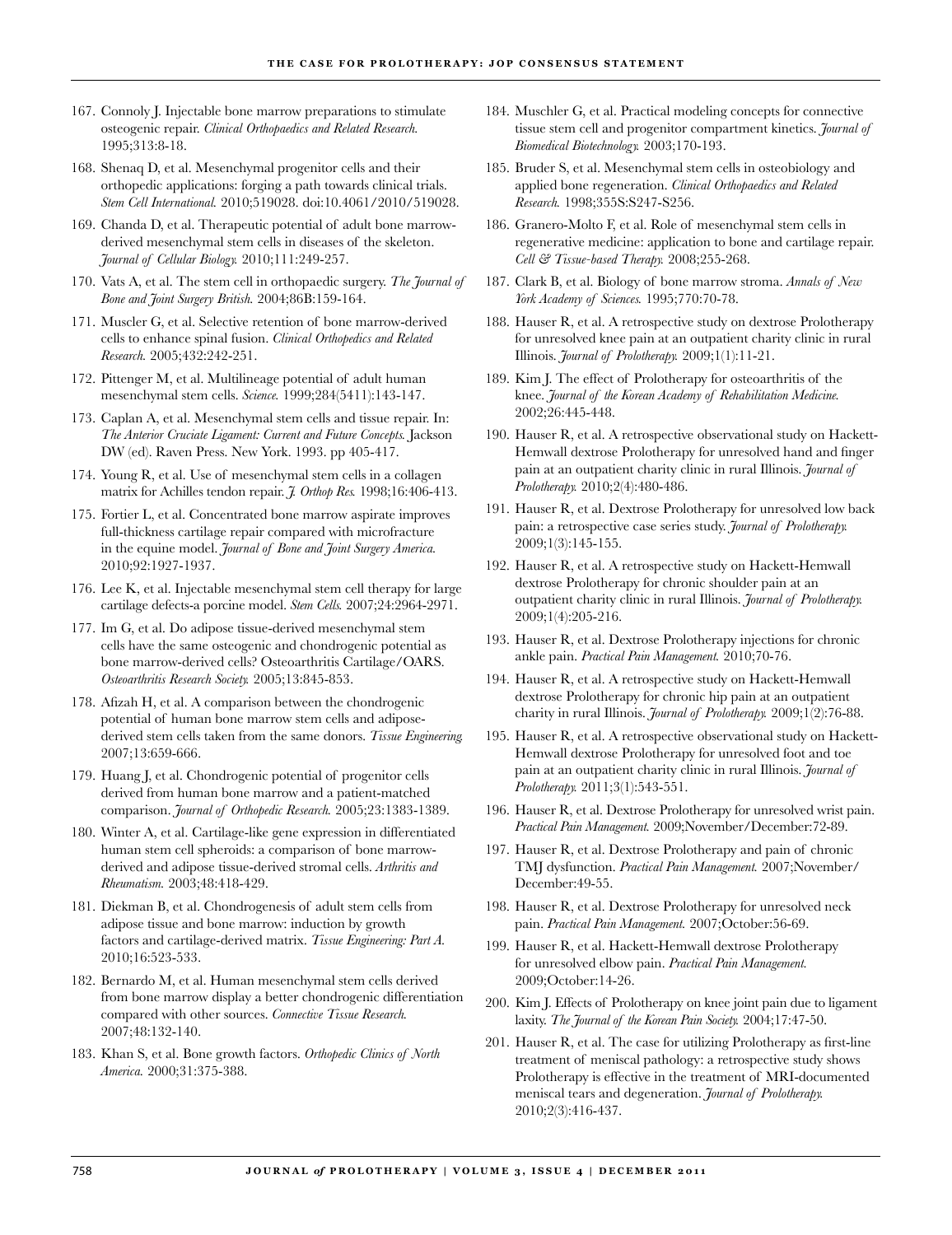- 202. Reeves K, et al. Long term effects of dextrose Prolotherapy for anterior cruciate laxity. *Alternative Therapies.* 2003;9:58-62.
- 203. Kim J. The effect of Prolotherapy for osteoarthritis of the knee. *Journal of the Korean Academy of Rehabilitation Medicine.* 2002;26:445-448.
- 204. Miller M, et al. Treatment of painful advanced internal lumbar disc derangement with intradiscal injection of hypertonic dextrose. *Pain Physician.* 2006;9:115-121.
- 205. Hooper R, et al. Prospective case series of litigants and non-litigants with chronic spinal pain treated with dextrose Prolotherapy. *International Musculoskeletal Medicine Journal.* 2011;33:15-20.
- 206. Klein R, et al. Proliferant injections for low back pain: histologic changes of injected ligaments and objective measurements of lumbar spine mobility before and after treatment. *Journal of Neurology, Orthopedic Medicine and Surgery.* 1989;10:141-144.
- 207. Dagenais S, et al. Intraligamentous injection of sclerosing solutions (Prolotherapy) for spinal pain: a critical review of literature. *Journal of Spine.* 2005;5:310-3128.
- 208. Daganais S, et al. Evidence-informed management of chronic low back pain with Prolotherapy. *Journal of Spine.* 2008;8:203-212.
- 209. Hooper R, et al. Retrospective case series on patients with chronic spinal pain treated with dextrose Prolotherapy. *Journal of Alternative and Complementary Medicine.* 2004;10:670-674.
- 210. Gabbi A, et al. Biological approaches for cartilage repair. *Journal of Knee Surgery.* 2009;22:36-44.
- 211. Richter W. Mesenchymal stem cells and cartilage in situ regeneration. *Journal of Internal Medicine.* 2009;266:390-405.
- 212. Richter W. Cell-based cartilage repair: illusion or solution for osteoarthritis. *Current Opinions in Rheumatology.* 2007;19:451-456.
- 213. Bruder S, et al. Mesenchymal stem cells in bone development, bone repair, and skeletal regeneration therapy. *Journal of Cell Biochemistry.* 1994;56:283-294.
- 214. Lee K, et al. Injectable mesenchymal stem cell therapy for large cartilage defects-a porcine model. *Stem Cells.* 2007;25:2964-2971.
- 215. Wakitani S, et al. Repair of articular cartilage defects in the patella-femoral joint with autologous bone marrow mesenchymal cell transplantations: three case reports involving nine defects in five knees. *Journal of Tissue Engineering & Regenerative Medicine.* 2007;1:74-79.
- 216. Hooper R, et al. Case series on chronic whiplash related neck pain treated with intraarticular zygapophysial joint regeneration injection therapy. *Pain Physician.* 2007;10:313-318.
- 217. Centeno C, et al. Fluoroscopically guided cervical Prolotherapy for instability with blinded pre and post radiographic reading. *Pain Physician.* 2005;8:67-72.
- 218. Kim J. Effects of Prolotherapy on knee joint pain due to ligament laxity. *The Journal of the Korean Pain Society.* 2004;17:47-50.
- 219. Jo D, et al. The effects of Prolotherapy on shoulder pain. *Korean Journal of Anesthesiology.* 2004;46:589-592.
- 220. Kim W, et al. A randomized controlled trial of intra-articular Prolotherapy versus steroid injection for sacroiliac joint pain. *Journal of Alternative and Complementary Medicine.* 2010;16:1285-1290.
- 221. Hauser R. Prolotherapy for hip labral tears: a case series. Paper in the process of submission.
- 222. Hauser R, et al. The case for utilizing Prolotherapy as first-line treatment of meniscal pathology: a retrospective study shows Prolotherapy is effective in the treatment of MRI-documented meniscal tears and degeneration. *Journal of Prolotherapy.* 2010;2(3):416-437.
- 223. Hauser R, et al. Platelet rich plasma Prolotherapy as first-line treatment for meniscal pathology. *Practical Pain Management.* 2010;July/August:55-65.
- 224. Hauser R, et al. Treatment of joint hypermobility syndrome, including Ehlers-Danlos syndrome, with Hackett-Hemwall Prolotherapy. *Journal of Prolotherapy.* 2011;3(2):612-629.
- 225. Ryan M, et al. Sonographically guided intratendinous injections of hyperosmolar dextrose/lidocaine: a pilot study for the treatment of chronic plantar fasciitis. *British Journal of Sports Medicine.* 2009;43:303-306.
- 226. Lyftogt J. Subcutaneous Prolotherapy for Achilles tendinopathy. *Australasian Musculoskeletal Medicine Journal.* 2007;12:107-109.
- 227. Sampson S, et al. Platelet rich plasma injection grafts for musculoskeletal injuries: a review. *Current Review of Musculoskeletal Medicine.* 2008;1:165-174.
- 228. Reeves K. Prolotherapy: injection of growth factors or growth factor production stimulants to growth normal cells or tissue. In Waldman SD (ed): *Pain Management*. Philadelphia, Elsevier, 2006, pp. 1106-1127.
- 229. Martinez-Zapata M, et al. Efficacy and safety of autologous plasma rich in platelets for tissue regeneration: a systematic review. *Transfusion.* 2009;49:44-56.
- 230. Creaney L, et al. Growth factor delivery methods of sports injuries: the state of play. *British Journal of Sports Medicine.* 2008;42:314-320.
- 231. Sanchez M, et al. Platelet-rich therapies in treatment of orthopaedic sport injuries. *Sports Medicine.* 2009;39:345-354.
- 232. Mishra A, et al. Treatment of chronic elbow tendinosis with buffered platelet rich plasma. *American Journal of Sports Medicine.* 2006;10(10):1-5.
- 233. Maxwell N, et al. Sonographically guided intratendinous injection of hyperosmolar dextrose to treatment chronic tendinosis of the Achilles tendon: a pilot study. *American Journal of Roentgenology.* 2007;189:W215-220.
- 234. Scarpone M, et al. The efficacy of Prolotherapy for lateral epicondylosis: a pilot study. *Clinical Journal of Sports Medicine.*  2008;18:248-254.
- 235. James S, et al. Ultrasound guided dry needling and autologous blood injection for patellar tendinosis. *British Journal of Sports Medicine.* 2007;8:518-521.
- Edwards S, et al. Autologous blood injections for refractory 236. lateral epicondylitis. *Am J Hand Surg.* 2003;28(2):272-8.
- 237. Smith R, et al. Abnormal microvascular responses in lateral epicondylitis. *Br J Rheum.* 1994;33:1166-1168.
- 238. Jobe F, et al. Lateral and medial epicondylitis of the elbow. *J Am Acad Orthop Surg.* 1994;2:1-8.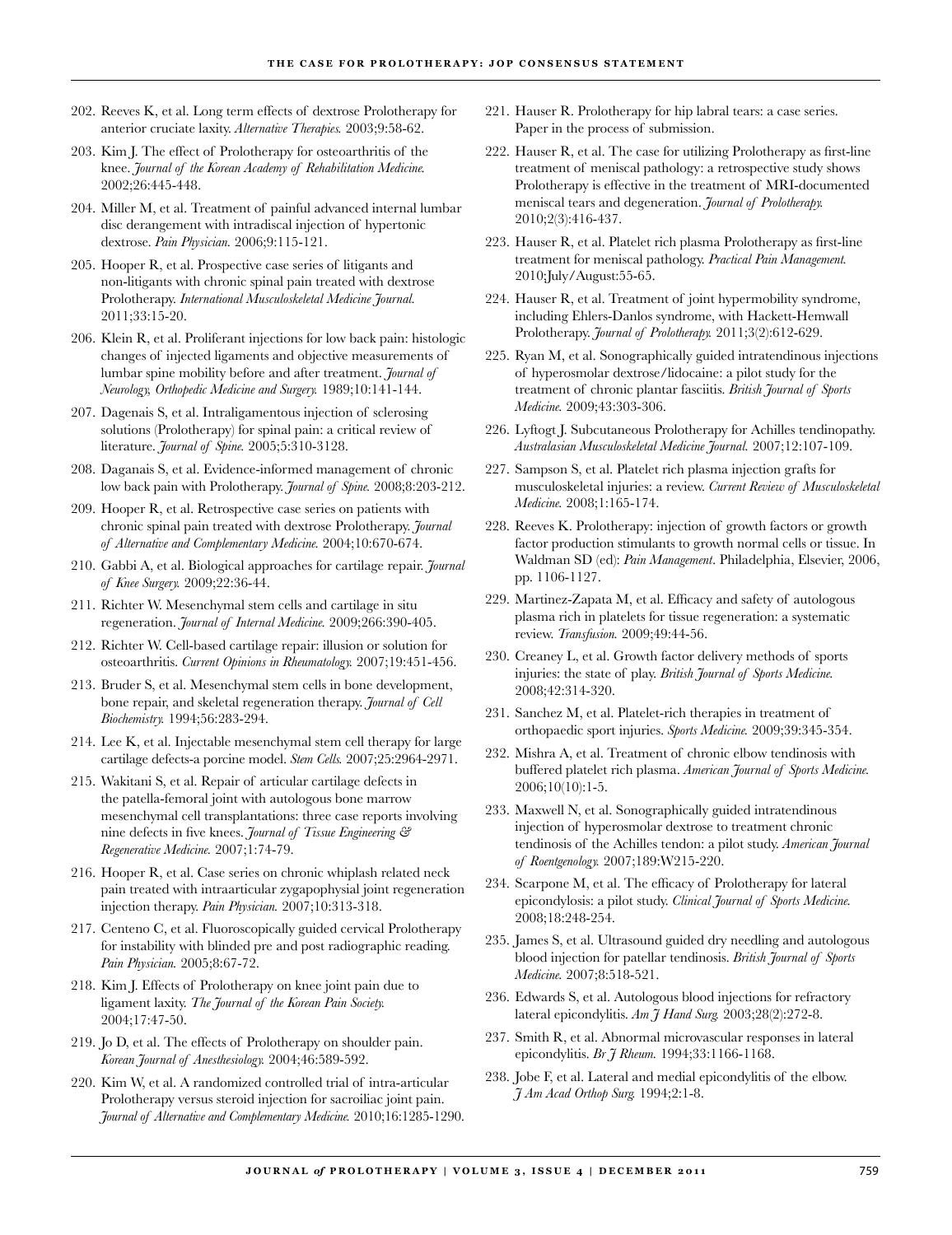- 239. Hamilton P. The prevalence of humeral epicondylitis: a survey in general practice. *J R Coll Gen Pract.* 1986;36:464-465.
- 240. Labelle H, et al. Lack of scientific evidence for the treatment of lateral epicondylitis of the elbow. *J Bone Joint Surg Br.* 74:646-651 1992.
- 241. Karli D, et al. Platelet rich plasma for hamstring tears. *Practical Pain Management.* 2010;June:9-15.
- 242. Hammond J, et al. Use of autologous platelet-rich plasma to treat muscle strain injuries. *The American Journal of Sports Medicine.* 2009;37:1135-1143.
- 243. Park J, et al. Ultrasonographic findings of healing of torn tendon in the patients with lateral epicondylitis after Prolotherapy. *Journal of the Korean Society of Medical Ultrasound.* 2003;22:177-183.
- 244. Linetsky F, et al. Pain management with regenerative injection therapy. In: Boswell MV, Cole BE(eds.) *Weiner's pain management: a practical guide.* 7th ed. Boca Raton, FL: CRC Press; 2006;939-965.
- 245. Curtin M, et al. The effectiveness of Prolotherapy in the management of recalcitrant medial tibial stress syndrome: a pilot study. *British Journal of Sports Medicine.* 2011;45e1. doi:10.1136/bjsm.2010.081554.8.
- 246. Topol G, et al. Efficacy of dextrose Prolotherapy in elite male kicking-sport athletes with chronic groin pain. *Archives of Physical Medicine and Rehabilitation.* 2005;86:697-702.
- 247. Hammond J, et al. Use of autologous platelet-rich plasma to treat muscle strain injuries. *The American Journal of Sports Medicine.* 2009;37:1135-1143.
- 248. Reeves K. Prolotherapy: injection of growth factors or growth factor production stimulants to grow normal cells or tissues. In Waldman SD (ed): *Pain Management.* Philadelphia, PA: Elsevier; 2006;1106-1127.
- 249. Lazzara M. The non-surgical repair of a complete Achilles tendon rupture by Prolotherapy: biological reconstruction. A case report. *J Orthopaedic Med.* 2005;27:128-132.
- 250. Grote W, et al. Repair of a complete anterior cruciate tear using Prolotherapy: a case report. *International Musculoskeletal Medicine.* 2009;1:31(4):159-165.
- 251. Hall M, et al. Platelet-rich plasma: current concepts and application in sports medicine. *Journal of the American Academy of Orthopedic Surgeons.* 2009;17:602-608.
- 252. Hackett G. Back pain following trauma and disease -Prolotherapy. *Military Medicine.* 1961;July:517-525.
- 253. Hackett G. Prolotherapy in whiplash and low back pain. *Postgraduate Medicine.* 1960;February:214-219.
- 254. Reeves K. Sweet Relief: Prolotherapy targets sprains and strains. *Biomechanics.* 2004;9:24-35.
- 255. Kim M, et al. Comparison on treatment effects of dextrose water, saline, and lidocaine for trigger point injections. *Journal of the Korean Academy of Rehabilitation Medicine.* 1997;21:967-973.
- 256. Reeves K. Prolotherapy for patients with musculoskeletal disorders. *Journal of Musculoskeletal Medicine.* 2002;390-301.
- 257. Reeves K. Treatment of consecutive severe fibromyalgia patients with Prolotherapy. *Journal of Orthopedic Medicine.* 1994;16:84-89.
- 258. Hauser R, et al. The theoretical basis and treatment of complex regional pain syndrome with Prolotherapy. *Journal of Prolotherapy.* 2010;2(2):356-370.
- 259. Hakala R, et al. The use of Prolotherapy for temporomandibular joint dysfunction. *Journal of Prolotherapy.* 2010;2(3):439-446.
- 260. Hauser R, et al. Dextrose Prolotherapy and pain of chronic TMJ dysfunction. *Practical Pain Management.* 2007;November/ December:49-55.
- 261. Hauser R, et al. Dextrose Prolotherapy for recurring headache and migraine pain. *Practical Pain Management.* 2009;June:58-65.
- 262. Kayfetz D, et al. Whiplash injury and other ligamentous headache-its management with Prolotherapy. *Headache.* 1963;3:21-28.
- 263. Myers A. Prolotherapy treatment of low back pain and sciatica. *Bulletin of the Hospital for Joint Diseases.* 1961;22:1-10.
- 264. Hackett G. Prolotherapy for sciatica from weak pelvic ligaments and bone dystrophy. *Clinical Medicine.* 1961;8:2301-2316.
- 265. Kayfetz D, et al. Whiplash injury and other ligamentous headache-its management with Prolotherapy. *Headache.* 1963;3:1-8.
- 266. Hackett G. Prolotherapy for headache. Headache. 1962;1:3-11.
- 267. Hemwall G. Barré-Lieou syndrome. *Journal of Orthopedic Medicine (UK).* 1989;11:79-81.
- 268. Kayfetz D. Occipito-cervical (whiplash) injuries treated by Prolotherapy. *Medical Trial Technical Quarterly.* 1963;June:9-29.
- 269. Hackett G, et al. Prolotherapy for headache. Pain in the head and neck, and neuritis. *Headache.* 1962;2:20-28.
- 270. Creaney L, et al. Growth factor delivery methods of sports injuries: the state of play. *British Journal of Sports Medicine.* 2008;42:314-320.
- 271. Hirschberg G, et al. Treatment of the chronic iliolumbar syndrome by infiltration of the iliolumbar ligament. *The Western Journal of Medicine.* 1982;136:372-374.
- 272. Kim B, et al. The effect of Prolotherapy for the chronic pain of musculoskeletal system. *The Journal of the Korean Academy of Rehabilitation Medicine.* 2001;25:128-133.
- 273. Kim S, et al. Effects of Prolotherapy on chronic musculoskeletal disease. *The Korean Journal of Pain.* 2002;15:121-125.
- 274. Khan S, et al. Dextrose Prolotherapy for recalcitrant coccygodynia. *Journal of Orthopaedic Surgery.* 2008;16:27-29.
- 275. Miller M, et al. Treatment of painful advanced internal lumbar disc derangement with intradiscal injection of hypertonic dextrose. *Pain Physician.* 2006;9:115-121.
- 276. Lyftogt J. Chronic exertional compartment syndrome and Prolotherapy. *Australasian Musculoskeletal Medicine Journal.* 2006;11:83-85.
- 277. Jo D, et al. The effects of Prolotherapy on the lumbar nucleus pulposus. *Journal of the Korean Pain Society.* 2003;16:68-72.
- 278. Foye P. Dextrose Prolotherapy for recalcitrant coccygodynia fractures. *Journal of Orthopedic Surgeon (Hong Kong).* 2008;16:27-29.
- 279. Tsatsos G, et al. Prolotherapy in the treatment of foot problems. *Journal of the Podiatric Medical Association.* 2002;92:36-368.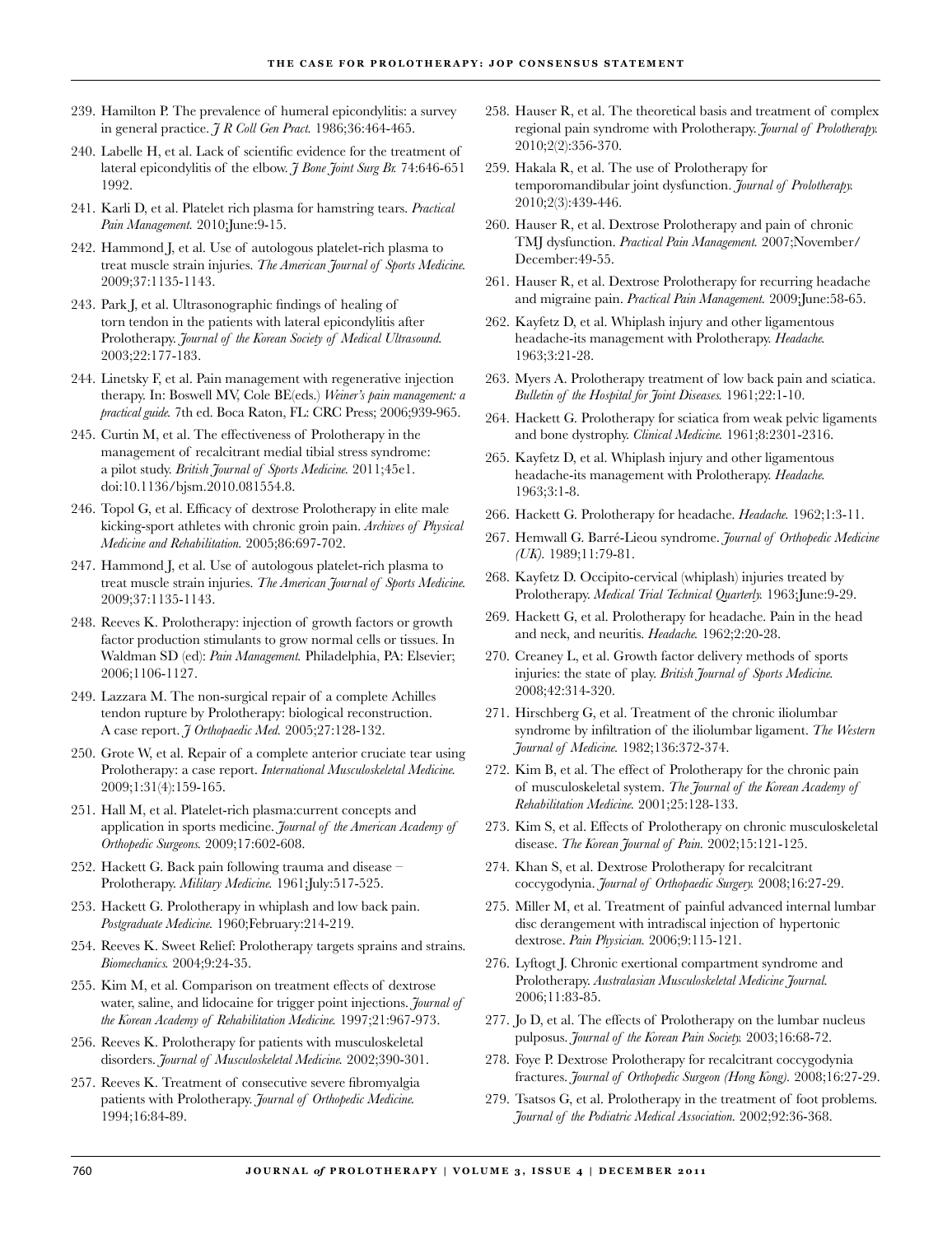- 280. Refai H, et al. The efficacy of dextrose Prolotherapy for temporomandibular joint hypermobility: a preliminary prospective, randomized, double-blind, placebo-controlled clinical trial. *Journal of Oral Maxillofacial Surgery.* 2011;July 12: (Epub ahead of print).
- 281. Distel L, et al. Prolotherapy: a clinical review of its role in treating chronic musculoskeletal pain. *Physical Medicine and Rehabilitation.* 2011;3(6Suppl):S78-81.
- 282. Merriman J. Prolotherapy versus operative fusion in the treatment of joint instability of the spine and pelvis. *Journal of the International College of Surgeons.* 1964;42:150-159.
- 283. Wilkinson H. Injection therapy for enthesopathies casing axial spine pain and the "failed back syndrome": a single blinded, randomized and cross-over study. *Pain Physician.* 2005;8:167-173.
- 284. Watson J, et al. Treatment of chronic low-back pain: a 1-year or greater follow-up. *Journal of Alternative and Complementary Medicine.* 2010;16:951-958.
- 285. Misra A, et al. Treatment of tendon and muscle using plateletrich plasma. *Clinics in Sports Medicine.* 2009;28:113-125.
- 286. Sanchez M, et al. Comparison of surgically repaired Achilles tendon tears using platelet-rich fibrin matrices. *American Journal of Sports Medicine.* 2007;35:245-251.
- 287. de Mos M, et al. Can platelet-rich plasma enhance tendon repair? A cell culture study. *American Journal of Sports Medicine.* 2008;36:1171-1178.
- 288. Gedney E. Progress report on use of sclerosing solutions in low back syndromes. *The Osteopathic Profession.* 1954;August:18-21,40-44.
- 289. Gedney E. The application of sclerotherapy in spondylolisthesis and spondylolysis. *The Osteopathic Profession.* 1964;September:66- 69,102-105.
- 290. Hackett G. Joint stabilization through induced ligament sclerosis. *Ohio State Medical Journal.* 1953;49:877-884.
- 291. Hackett G, et al. Joint stabilization: an experimental, histologic study with comments on the clinical application in ligament proliferation. *American Journal of Surgery.* 1955;89:968-973.
- 292. Leedy R. Analysis of 50 low back cases 6 years after treatment by joint ligament sclerotherapy. *Osteopathic Medicine.* 1976;6:15-22.
- 293. Hernigou P, et al. Treatment of osteonecrosis with autlogous bone marrow grafting. *Clincal Orthopaedic and Related Research.* 2002;405:14-23.
- 294. Hauser R. Prolotherapy as an alternative treatment for osteochondritis dissecans. *Journal of Prolotherapy.* 2011;3(1):568-571.
- 295. Lee E, et al. The potential of stem cells in orthopaedic surgery. *Journal of Bone and Joint Surgery.* 2006;88:841-851.
- 296. Wakitani W, et al. Human autogous culture expanded bone marrow mesenchymal cell transplantation for repair of cartilage defects in osteoarthritic knees. *Osteoarthritis and Cartilage.* 2002;10:199-206.
- 297. Hui J, et al. Review article: stem cell therapy in orthopaedic surgery: current status and ethical considerations. *Malaysian Orthopaedic Journal.* 2009;3:4-12.
- Wakitani W, et al. Autlogous bone marrow stroma cell 298. transplantation for repair of full-thickness articular cartilage defects in human patellae: two case reports. *Cell Transplantation.* 2004;13:595-600.
- 299. Quarto R, et al. Repair of large bone defects with the use of autlogous bone marrow stroma. cells. *New England Journal of Medicine.* 2001;344:385-386.
- 300. Brooks P. Musculoskeletal medicine: the challenge of the Bone and Joint Decade. *Journal of Rheumatology.* 2004;7:272-277.
- 301. Brooks P. The burden of musculoskeletal disease-a global perspective. *Clinical Rheumatology.* 2006;25:778-781.
- 302. Hazes J, et al. The bone and joint decade 2000-2010. *Journal of Rheumatology.* 2000;27:1-3.
- 303. Peat G, et al. Knee pain and osteoarthritis in older adults: a review of community burden and current use of health care. *Annals of Rheumatologic Diseases.* 2001;60:91-97.
- 304. Guccione A, et al. The effects of specific medical conditions on the functional limitations of elders in the Framingham study. *American Journal of Public Health.* 1994;84:351-358.
- 305. Murray C, et al. The global burden of disease. Geneva: World Health Organization. 1997.
- 306. Bellamy N, et al. Intraarticular corticosteroid for the treatment of osteoarthritis of the knee. *Cochrane Database Systematic Review.* 2006;April 19;2:CD005328.
- 307. Dieppe P, et al. Intra-articular steroids in osteoarthritis. *Rheumatology and Rehabilitation.* 1980;19:212-217.
- 308. Ravaud P, et al. Effects of joint lavage and steroid injection in patients with osteoarthritis of the knee. Results of a multicenter, randomized, controlled trial. *Arthritis and Rheumatism.* 1999;42:475-482.
- 309. Gaffney V, et al. Intra-articular triamcinolone hexacetonide in knee osteoarthritis: factors influencing the clinical response. *Annals of Rheumtologic Diseases.* 1995;54:379-381.
- 310. Roach J. Comparison of the effects of steroid, aspirin and sodium salicylate on articular cartilage. *Clinical Orthopaedics.* 1975;106:350-356.
- 311. Rusanen M. Scanning electron microscopial study of the effects of crystalloid and water-soluble glucocorticoids on articular cartilage. *Scandanavian Journal of Rheumatology.* 1986;15:47-51.
- 312. Wada J. Natural course of osteoarthritis of the knee with and without intra-articular corticosteroid injection. *Bulletin Hospital For Joint Diseases.* 1993;53:43-48.
- 313. Hauser R. The deterioration of articular cartilage with corticosteroid injections. *Journal of Prolotherapy.* 2009;1(2):107-123.
- 314. Lo G, et al. Intra-articular hylauronic acid in treatmen of knee osteoarthritis: a meta-analysis. *Journal of the American Medical Association.* 2003;290:3115-3121.
- 315. Espallargues M, et al. Efficacy and safety of viscosupplementation with Hylan G-F 20 for the treatment of knee osteoarthritis: a systematic review. *International Journal of Technology and Assessement of Health Care.* 2003;19:41-56.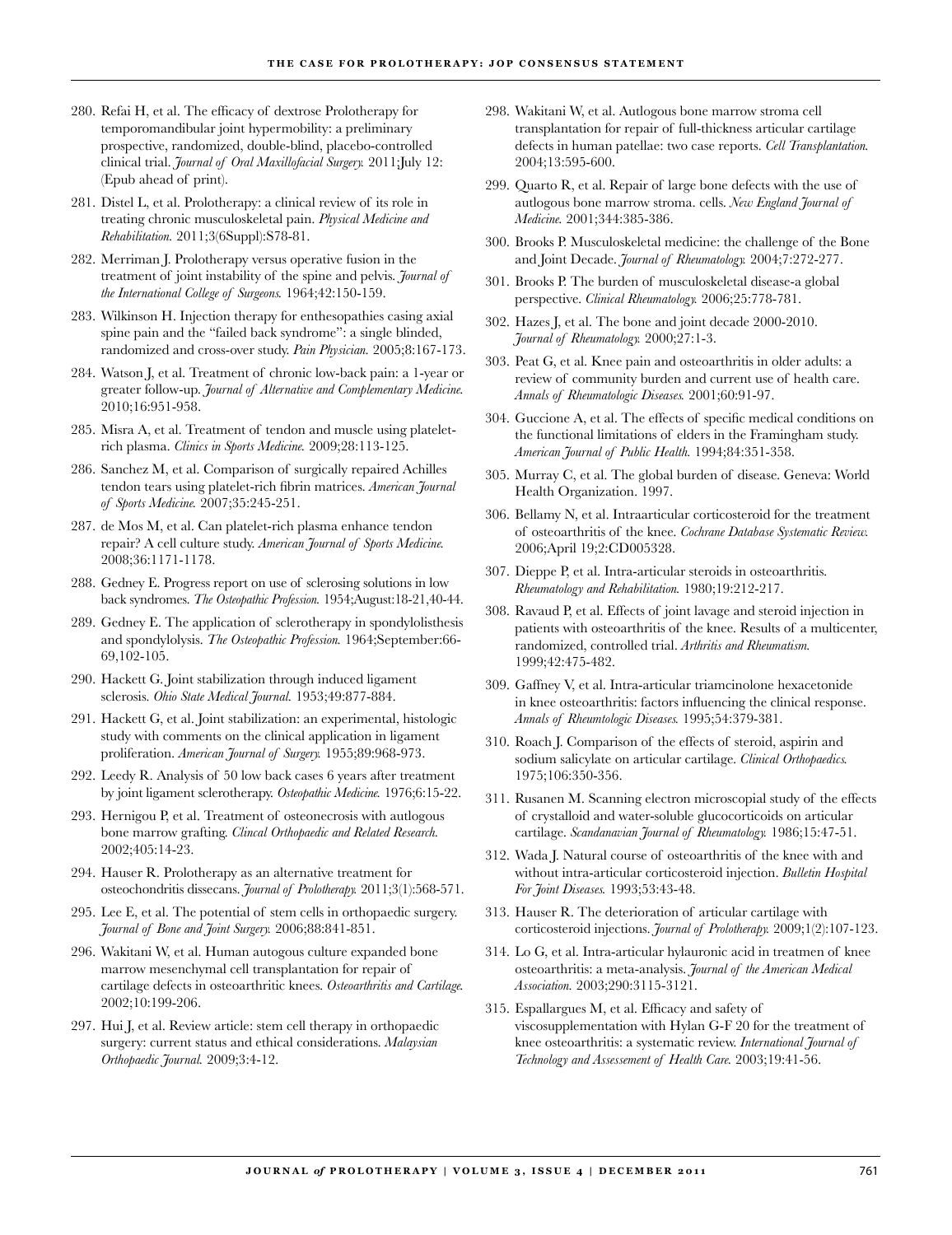- 316. Jordan K, et al. EULAR recommendations 2003: an evidence based approach to the management of knee osteoarthritis: report of a task force of the standing committee for international clinical studies including therapeutic trials. *Annals of Rheumatic Diseases.* 62:1145-1155.
- Lohmander L, et al. Intra-articular hylauronan injections in the 317. treatment of osteoarthtis of the knee: a randomized, double blind, placebo-controlled multicentre trial. *Annals of Rheumatic Diseases.* 1996;55:424-431.
- 318. Wang C, et al. Therapeutic effects of hyaluronic acid on osteoarthritis of the knee. A meta-analysis of randomized controlled trials. *Journal of Bone and Joint Surgery America.* 2004;86-A:538-545.
- 319. Bellamy N, et al. Viscosupplementation for the treatment of osteoarthritis of the knee. *Cochrane Database Systematic Review.* 2006;2:cd005321.
- 320. Listrat V, et al. Arthroscopic evaluation of potential structure modifying activity of hyaluronan in osteoarthritis of the knee. *Osteoarthritis and Cartilage.* 1997;5:153-160.
- 321. Kirchner M, et al. A double-blind randomized controlled trial comparing alternative forms of high molecular weight hyaluronan for the treatment of osteoarthritis of the knee. *Osteoarthritis and Cartilage.* 2006;14:154-162.
- 322. Reichenbach S, et al. Hylan versus hyaluronic acid for osteoarthritis of the knee: a systematic review and metaanalysis. *Arthritis and Rheumatism.* 2007;57:1410-1418.
- 323. Agency for Healthcare Research and Quality: three treatments for osteoarthritis of the knee: evidence shows lack of benefit. *Clinicians Guide to Effective Health Care.* Rockville, MD: AHRQ Publication No. 09-EHC001-3; April 2009.
- 324. Owings M, et al. Ambulatory and inpatient procedures in the United States, 1996. Vital and Health Statistics Series 13, No. 139. Hyattsville Maryland. National Center for Health Statistics, November 1998. DHHS Publication No. PHS 99-1710.
- 325. Laupattarakasem W, et al. Arthroscopic debridement for knee osteoarthritis. *Cochrane Database of Systematic Reviews.* 2008;issue 1. Art. No.:CD005118. DOI:1002/14651858.pub2.
- 326. Moseley J, et al. A controlled trial of arthroscopic surgery for osteoarthritis of the knee. *New England Journal of Medicine.* 2002;347:81-88.
- 327. Jackson R, et al. The results of arthroscopic lavage and debridement for osteoarthritis of knees based on severity of degeneration. A 4 to 6 year symptomatic follow-up. *Arthroscopy.* 2003;19:13-20.
- 328. Reichenbach S, et al. Joint lavage for osteoarthritis of the knee. *Cochrane Database of Systematic Reviews.* 2010;5:CD0073210. DOI:10.1002/14651858.CD007320.pub2.
- 329. Ike R, et al. Tidal irrigation versus conservative medical management in patients with osteoarthritis of the knee: a prospective randomized study. *Journal of Rheumatology.* 1993;19:772-779.
- 330. Bazian Ltd. Arthroscopic lavage for osteoarthritis of the knee. *Evidence-based healthcare and public health.* 2005;9:192-199.
- 331. Agency for Healthcare Research and Quality: Three treatments for osteoarthritis of the knee: Evidence shows lack of benefit. Clinicians Guide to Effective Health Care. AHRQ Publication No. 09-EHC001-3. Rockville, MD:AHRQ April 2009.
- American College of Rheumatology Practice Guidelines. 332. Recommendations for the medical management of osteoarthritis of the hip and knee. 2000 update.
- American Academy of Orthopedic Surgeons. AAOS clinical 333. guidelines on osteoarthritis of the knee (Phase 2). Rosemont, IL. American Academy of Orthopedic Surgeons; 2003, page 15.
- American Association of Orthopedic Surgeons. Treatment of 334. osteoarthritis of the knee (non-arthroplasty). December 6, 2008. http//www.aaos.org/Research/guidelines/Guidelinesoaknee.asp.
- 335. David T, et al. Arthroscopic debridement of the arthritic knee: indications and results. *Current Opinions in Orthopedics.* 2000;11:9-13.
- 336. McGinley B, et al. Debridement arthroscopy 10-year followup. *Clinical Orthopaedics & Related Research*. 1999;367:190-194.
- 337. Stuart M, et al. What, if any, are the indications for arthroscopic debridement of the osteoarthtritic knee? *Arthroscopy.* 2006;22:238-239.
- 338. Siparsky P, et al. Arthroscopic treatment of osteoarthritis of the knee: are there any evidence-based indications? *Clinical Orthopedic Related Research.* 2007;455:107-112.
- 339. Johsnon L. Arthroscopic abrasion arthroplasty: a review. *Clinical Orthopedics.* 2001;391:S306-S317.
- 340. Flavia M, et al. Rate of knee cartilage loss after partial meniscectomy. *The Journal of Rheumatology.* 2002;29:1954-1956.
- 341. Englund M, et al. Impact of type of meniscal tear on radiographic symptomatic knee osteoarthritis. A sixteen-year follow-up of meniscectomy with matched controls. *Arthritis and Rheumatism.* 2003;48:2178-2187.
- 342. Englund M, et al. Patient-relevant outcomes fourteen years after meniscectomy: influence of type of meniscal tear and size of resection. *Rheumatology.* 2001;40:631-639.
- 343. Johnson R, et al. Factors affecting late results after meniscectomy. *The Journal of Bone and Joint Surgery.* 1974;56A:719-729.
- 344. MacAusland W. A study of derangement of semilunar cartilages based on 850 cases. *Surgery, Gynecology and Obstetrics.* 1943;77:141-152.
- Tapper E, et al. Late results after meniscectomy. *Journal of Bone*  345. *and Joint Surgery.* 1969;517-526.
- 346. Wynn-Parry C, et al. Meniscectomy. A review of 1,723 cases. *Annals of Physical Medicine and Rehabilitation.* 1958;4:201-215.
- 347. Woodyard J. A long-term survey after meniscectomy. *Orthopaedics.* 1968;1:29-39.
- Ahmed A. In vitro measurements of the static pressure 348. distribution in synovial joints. Part one: tibial surface of the knee. *Journal of Biomechanical Engineering.* 1983;105:216-225.
- 349. Baratz M. Meniscal tears: the effect of meniscectomy and of repair on intra-articular contact areas and stress in the human knee. *American Journal of Sports Medicine.* 1986;14:270-275.
- 350. Bessette G. The meniscus. Orthopaedics. 1992;15:35-42.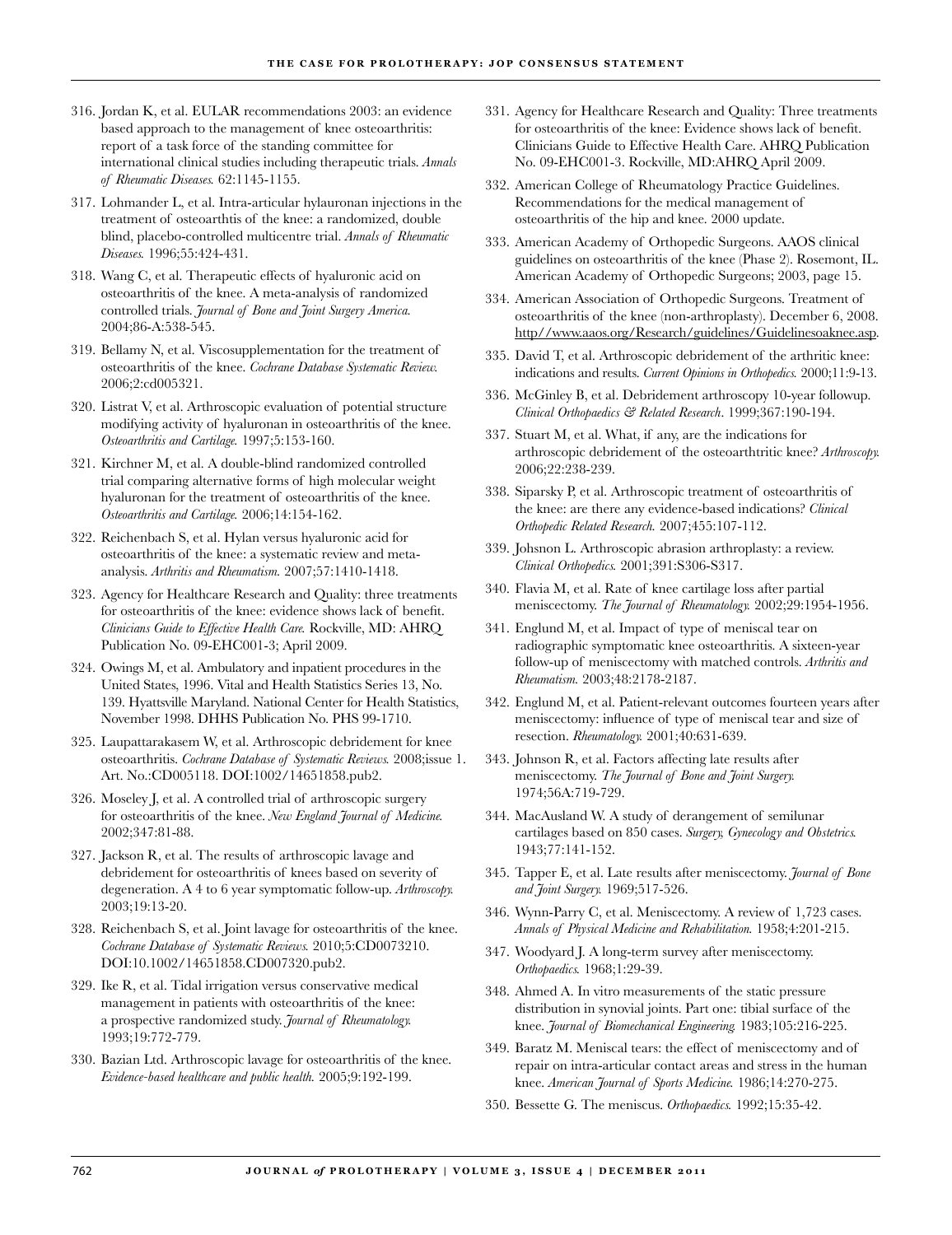- 351. March L, et al. Outcomes after hip or knee replacement surgery for osteoarthritis. *Musculoskeletal Journal of Australia.* 1999;171:235-238.
- 352. Ethgen O, et al. Health-related quality of life in total hip and knee arthroplasty. *Journal of Bone and Joint Surgery America.* 2004;86:963-974.
- Singh J. Epidemiology of knee and hip arthroplasty: a 353. systematic review. *Open Orthopedic Journal.* 2011;5:80-85.
- 354. Khanna A, et al. Minimally invasive total knee arthroplasty: a systematic review. *Orthopedic Clinics of North America.* 2009;40:479-489.
- 355. Anderson J, et al. Functional outcome and patient satisfaction in total patients over the age of 75. *Journal of Arthroplasty.* 1996;11:831-840.
- 356. Berger R, et al. Outpatient total knee arthroplasty with a minimally invasive technique. *Journal of Arthroplasty.* 2005; (7 Supplement 3):33-38.
- 357. Laskin R. Minimally invasive total knee arthroplasty: the results justify its use. *Clinical Orthopedics and Related Research.* 2004;428:68-73.
- 358. Wheaton M, et al. The ligament injury connection to osteoarthritis. *Journal of Prolotherapy.* 2010;2(1):294-304.
- 359. Fleming B. Ligament injury, reconstruction, and osteoarthritis. *Current Opinions in Orthopaedics.* 2005;16:354-362.
- 360. Neuman P. Prevalence of tibiofemoral osteoarthritis 15 years after non-operative treatment of anterior cruciate ligament injury: a prospective cohort study. *The American Journal of Sports Medicine.* 2008;36:1717-1725.
- 361. Roos E. Joint injury causes knee osteoarthritis in young adults. *Current Opinions in Rheumatology.* 2005;17:195-200.
- 362. Oiestad B. Knee osteoarthritis after anterior cruciate ligament injury. *The American Journal of Sports Medicine.* 2009;37:1434-1443.
- 363. Rudolph K. Age-related changes in strength, joint laxity, and walking patterns: are they related to knee osteoarthritis? *Physical Therapy.* 2007;87:1422-1432.
- 364. Bierma-Zeinstra S. Risk Factors and prognostic factors of hip and knee osteoarthritis. *Nature clinical Practice Rheumatology.* 2007;3:78-85.
- 365. Liu Y. An in situ study of the influence of a sclerosing solution in rabbit medial collateral ligaments and its junction strength. *Connective Tissue Research.* 1983;2:95-102.
- 366. Hackett G. Joint Stabilization: an experimental, histologic study with comments on the clinical application in ligament proliferation. *American Journal of Surgery.* 1955;89:968-973.
- 367. Reeves K, et al. Evidence-based regenerative injection therapy (Prolotherapy) in sports medicine. In Seidenberg PH, Beutler PI. (Eds). *The Sports Medicine Resource Manual.* Saunders (Elsevier); 2008;611-619.
- 368. Centeno C, et al. Fluoroscopically guided cervical Prolotherapy for instability with blinded pre and post radiographic reading. *Pain Physician.* 2005;8:67-72.
- 369. Fullerton B. High-resolution ultrasound and magnetic resonance imaging to document tissue repair after Prolotherapy: a report of 3 cases. *Archives of Physical Medicine and Rehabilitation.* 2008;89:377-385.
- 370. Kim J. Effects of Prolotherapy on knee joint pain due to ligament laxity. *The Journal of the Korean Pain Society.* 2004;17:47-50.
- 371. Kim J. The effect of Prolotherapy for osteoarthritis of the knee. *Journal of the Korean Academy of Rehabilitation Medicine.* 2002;26:445-448.
- 372. Reeves K, et al. Long-term effects of dextrose Prolotherapy injections for anterior cruciate ligament laxity. *Alternative Therapy Health Medicine*. 2003;9:58-62.
- 373. Rabago D, et al. *Dextrose Prolotherapy for knee osteoarthritis: Results of a randomized controlled trial* (Poster presentation); Osteoarthritis Research Society International (OARSI) World Congress on Osteoarthritis; San Diego California, September 15-17, 2011.
- 374. Reeves K, et al. Randomized prospective double-blind placebocontrolled study of dextrose Prolotherapy for knee osteoarthritis with or without ACL laxity. *Alternative Therapy Health Medicine.* 2000;6:77-80.
- 375. Haleem A, et al. The clinical use of human culture-expanded autologous bone marrow mesenchymal stem cells transplanted on platelet-rich fibrin glue in the treatment of articular cartilage defects: a pilot study and preliminary results. *Cartilage.* 2010;1:253-261.
- 376. Sanchez M, et al. Platelet-rich therapies in treatment of orthopedic sports injuries. *Sports Medicine.* 2009;39:345-354.
- 377. Kim S, et al. The effects of hyperosmolar dextrose and autologous serum injection in the experimental articular defect of rabbit. *Journal of the Korean Academy of Rehabilitation Medicine.* 2006;30:173-178.
- 378. Park Y, et al. Intra-articular injection of a nutritive mixture solution protects articular cartilage from osteoarthritic progression induced by anterior cruciate ligament transaction in mature rabbits: a randomized controlled trial. *Arthritis Research and Therapy.* 2007;9:R8-R18.
- 379. Hauser R, et al. Standard clinical X-rays document cartilage regeneration with Prolotherapy. *Journal of Prolotherapy.* 2009;1(1):22-28.
- 380. Hauser R. The regeneration of articular cartilage with Prolotherapy. *Journal of Prolotherapy.* 2009;1(1):39-44.
- 381. Hauser R, et al. A retrospective study on dextrose Prolotherapy for unresolved knee pain at an outpatient charity clinic in rural Illinois. *Journal of Prolotherapy.* 2009;1(1):11-21.
- 382. Hauser R, et al. The case for utilizing Prolotherapy as first-line treatment of meniscal pathology: a retrospective study shows Prolotherapy is effective in treatment of MRI-documented meniscal tears and degeneration. *Journal of Prolotherapy.* 2010;2(3):416-437.
- 383. Hauser R, et al. Prolotherapy as an alternative to surgery. A prospective pilot study of 34 patients from a private medical practice. *Journal of Prolotherapy.* 2010;2(1):272-281.
- 384. Lazarou J. Incidence of adverse drug reactions in hospitalized patients. *JAMA.* 1998;279:1200-1205.
- 385. Centers for Disease Control and Prevention. Unintentional poisoning deaths-United States, 199-2004. *Journal of the American Medical Association.* 2007;297:1309-1311.